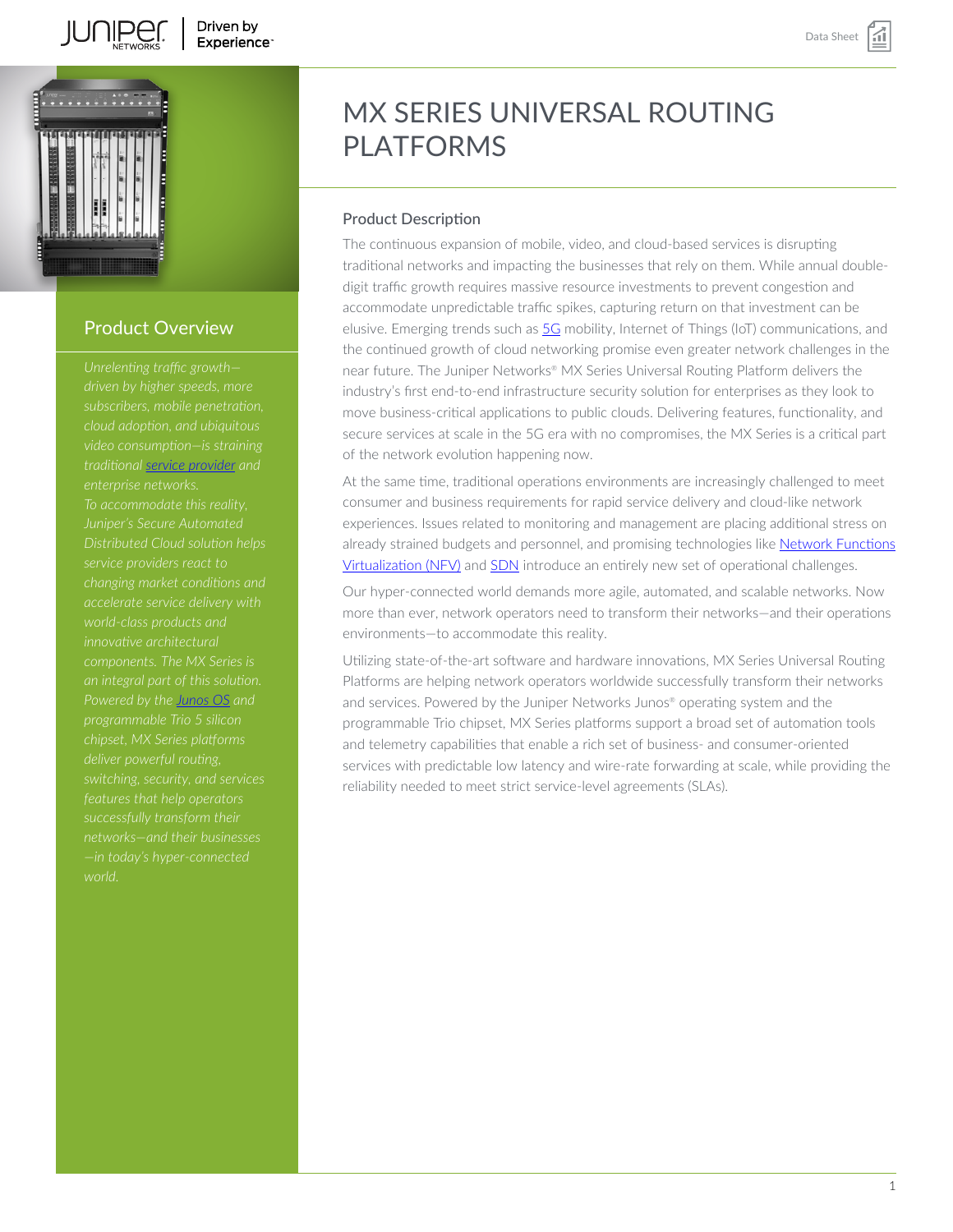#### An Agile Family of Cloud-Era Universal Routing Platforms

The MX Series portfolio was designed for agility and built from the ground up to support a universal set of edge applications, helping Juniper customers rapidly respond to evolving business and technical requirements while simplifying operations without sacrificing their current infrastructure investments.

With its massive scale and efficiency, the MX Series is ideal for space- and power-constrained environments. It redefines per-slot economics, enabling customers to do more with less while simplifying network design, reducing OpEx. It also enables the profitable delivery of a broad range of business, residential, mobile, cable, data center, and cloud services while seamlessly supporting traditional and emerging network architectures with adaptive software and pervasive security. The flexibility of the MX Series is enabled by the programmable Trio chipset, which allows MX Series platforms to add support for new features, such as telemetry, without costly hardware upgrades. Additionally, support for the Junos Automation Toolkit and the Juniper Extension Toolkit provide modern programming languages that reduce costs and increase profitability by improving productivity and customization.

This agility is evident in the wide variety of MX Series use cases that have been proven in the world's largest and most demanding networks, including:

- **Business Edge**: MX Series platforms support the broadest range of L2/L2.5/L3 VPN services which, in combination with multilayer, multiprotocol resiliency, ensure that customer SLAs are met under all network conditions.
- **Internet/Peering Gateway**: MX Series platforms support the high performance, reliability, scale, and density needed to efficiently peer with Internet and other service provider networks.
- **Broadband Network Gateway (BNG)**: MX Series platforms offer the highest subscriber density and most sophisticated broadband edge features available in the industry.
- **Universal SDN Gateway**: The MX Series offers a comprehensive solution for interconnecting virtual and physical networks—as well as between virtual networks operating with different technologies—via support for Multiprotocol BGP (MBGP), dynamic tunnels using MPLSoGRE or Virtual Extensible LAN (VXLAN) encapsulation, virtual routing and forwarding (VRF) tables, E-VPNs, and Network Configuration Protocol (NETCONF), along with the ability to send traffic between VRF and global routing tables based on configuration and policy.
- **Data Center and Cloud Edge**: The MX Series is ideal for data center/cloud edge applications, with support for multiple overlay encapsulation methods, including VXLAN, Network Virtualization using Generic Routing Encapsulation (NVGRE), MPLSoUDP, MPLSoGRE, 802.1BR, SR-MPLS, and SR-V6. The MX Series also incorporates data plane security with inline MACsec in the MPC-10E line cards, making it a perfect fit for data center and cloud deployments.
- **Enterprise WAN**: Enterprises and government agencies worldwide use MX Series platforms to build their own overlay network on top of a service provider's Layer 2 or MPLS network, using encapsulation technologies such as MPLSoGRE, VXLAN, and IPsec for secure transport.
- **Universal Metro/Aggregation**: MX Series platforms offer a full suite of routing and switching features, allowing you to choose a deployment model that best fits your business and technical needs. The MX Series can be deployed as IP/IP VPN edge routers, Ethernet VPN (EVPN) and virtual private LAN service (VPLS) provider edge (VPLS-PE) routers, MPLS label-switching (LSR) routers, and as Layer 2 Ethernet switches or Layer 3 IP routers.
- **Mobile Backhaul**: In addition to switching, routing, and security features, MX Series platforms support highly scalable and reliable hardware-based timing that meets the strictest LTE requirements, including Synchronous Ethernet for frequency and the Precision Time Protocol (PTP) for frequency and phase synchronization. In addition, the MX104 is ETSI 300-compliant, enabling deployment in next-generation mobile applications such as 5G.

# At-a-Glance: MX Series Universal Routing Platforms Comparison

The MX Series portfolio includes a wide range of physical and virtual platforms that share a common architecture and feature set. This enables Juniper customers to select the platform that best addresses their unique business goals and satisfies their scale, density, resiliency, space, power, and value-added service requirements without compromising on quality or features.

#### Modular MX Series Platforms

MX960, MX480, and MX240 Universal Routing Platforms are modular, chassis-based platforms.

• The MX960 has been proven in the world's largest service provider, cable, mobile, and data center networks, offering 12 Tbps of system capacity in support of business and residential broadband services as well as peering and provider edge applications.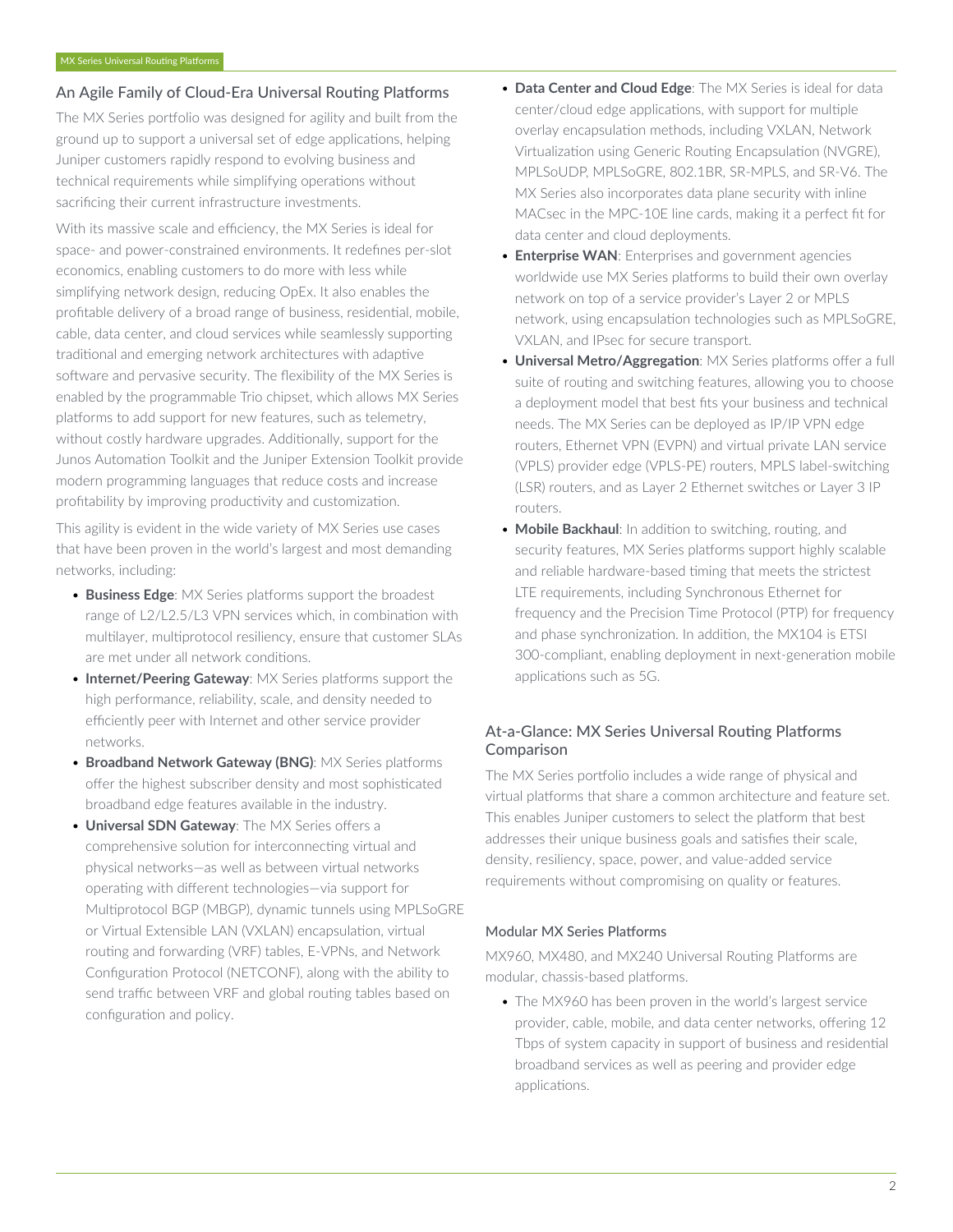- The MX480 is a modular, 7.5 Tbps-capable router that supports a wide range of cloud, campus, enterprise, data center, service provider, cable, and mobile service core applications.
- The MX240 is a compact, 3 Tbps-capable router ideal for space-constrained cloud, enterprise, data center, service provider, cable, and mobile service core deployments.

The latest generation of line card hardware for the MX960, MX480, and MX240 platforms delivers multi-terabit crypto capabilities with 256-bit encryption complying with AES-GCM encapsulation per RFC4303; AES-GCM encapsulation per RFC4106; AES-GMAC encapsulation per RFC4543; and AES-GMAC (IPv4/v6) encapsulation per RFCs 4302 and 4543. Along with multi-terabit routing, the latest MPC also delivers integrated Layer 2 MACsec features at flexible interface rates of 10GbE, 40GbE, and 100GbE.

#### Fixed-Configuration MX Series Platforms

MX204, MX150, and MX104 Universal Routing Platforms are fixedconfiguration platforms that support modular interfaces.

• The MX204 is a space- and power-optimized router delivering ultra-high port density and throughput while consuming just 0.9 W/Gb. It addresses the emerging edge and metro Ethernet networking needs of service providers, mobile, web-scale operators, and MSOs by delivering 400 Gbps of throughput in support of high-density 100GbE, 40GbE, and discrete and breakout 10GbE and 1GbE interfaces—all in a single rack unit.

- The MX150 is a compact, full-featured router delivering 20 Gbps of throughput in support of 1GbE and 10GbE interfaces. It provides a cost-effective solution for a wide range of lowbandwidth provider edge, business edge, broadband network gateway (BNG), and enterprise WAN applications.
- The MX104 is a mobile backhaul-optimized, ETSI 300 mmcompliant chassis with high redundancy and 80 Gbps of throughput. The MX104 offers four MIC slots and redundant fixed 10GbE interfaces for flexible network connectivity.

The following table provides a comparison between the various MX Series modular and fixed-configuration platforms.

#### Architecture and Key Components

#### Modular Components for Chassis-Based MX Series Platforms

The modular, chassis-based MX960, MX480, and MX240 share the following components:

• Modular Port Concentrators (MPCs) provide routing, MPLS, switching, inline services, subscriber management, and hierarchical quality of service (HQoS) among many other features. MPCs may also host interfaces directly or via Modular Interface Cards (MICs) that allow users to "mix and match" interface types. Powered by the programmable Trio chipset, MPCs collect and stream telemetry that identifies resource utilization, loss and delay, and other metrics.

|                                        | MX960      | <b>MX480</b> | <b>MX240</b>   | <b>MX204</b>      | <b>MX150</b> | <b>MX104</b>         |
|----------------------------------------|------------|--------------|----------------|-------------------|--------------|----------------------|
| Rack units                             | 16         | 8            | 5              |                   |              | 3.5                  |
| Systems per rack                       | 3          | 6            | $\circ$        | 48                | 48           | 13                   |
| Slots                                  | 11 MPCs    | 6 MPCs       | 2 MPCs         | 8 10GbE, 4 100GbE | NA.          | 4 10GbE, 4 MIC slots |
| Per slot capacity                      | $1.5$ Tbps | 1.5 Tbps     | 1.5 Tbps       | <b>NA</b>         | <b>NA</b>    | <b>NA</b>            |
| Maximum system throughput <sup>1</sup> | 12 Tbps    | 7.5 Tbps     | 3 Tbps         | 400 Gbps          | 20 Gbps      | 80 Gbps              |
| <b>PDH</b>                             | Yes        | Yes          | Yes            | <b>NA</b>         | <b>NA</b>    | Yes                  |
| Sonet/SDH                              | Yes        | Yes.         | Yes            | NA.               | NA.          | Yes                  |
| Maximum 1GbE                           | 440        | 240          | 80             | 24                | 12           | 80                   |
| Maximum 10GbE                          | 528        | 300          | 120            | 24                |              | 8                    |
| Maximum 40GbE                          | 132        | 75           | 30             | $\varDelta$       | <b>NA</b>    | <b>NA</b>            |
| Maximum 100GbE                         | 120        | 75           | 30             |                   | <b>NA</b>    | <b>NA</b>            |
| Maximum 400GbE                         | 24         | 15           | 6              | <b>NA</b>         | <b>NA</b>    | <b>NA</b>            |
| 10GbE DWDM                             | 88         | 48           | 16             | 8                 | NA.          | <b>NA</b>            |
| 100GbE DWDM                            | 22         | 40           | $\overline{4}$ |                   | <b>NA</b>    | NA.                  |

#### Table 1. MX Series Universal Routing Platforms at a Glance

<sup>1</sup>Full duplex maximum system throughput values (to determine half-duplex values, double system throughput)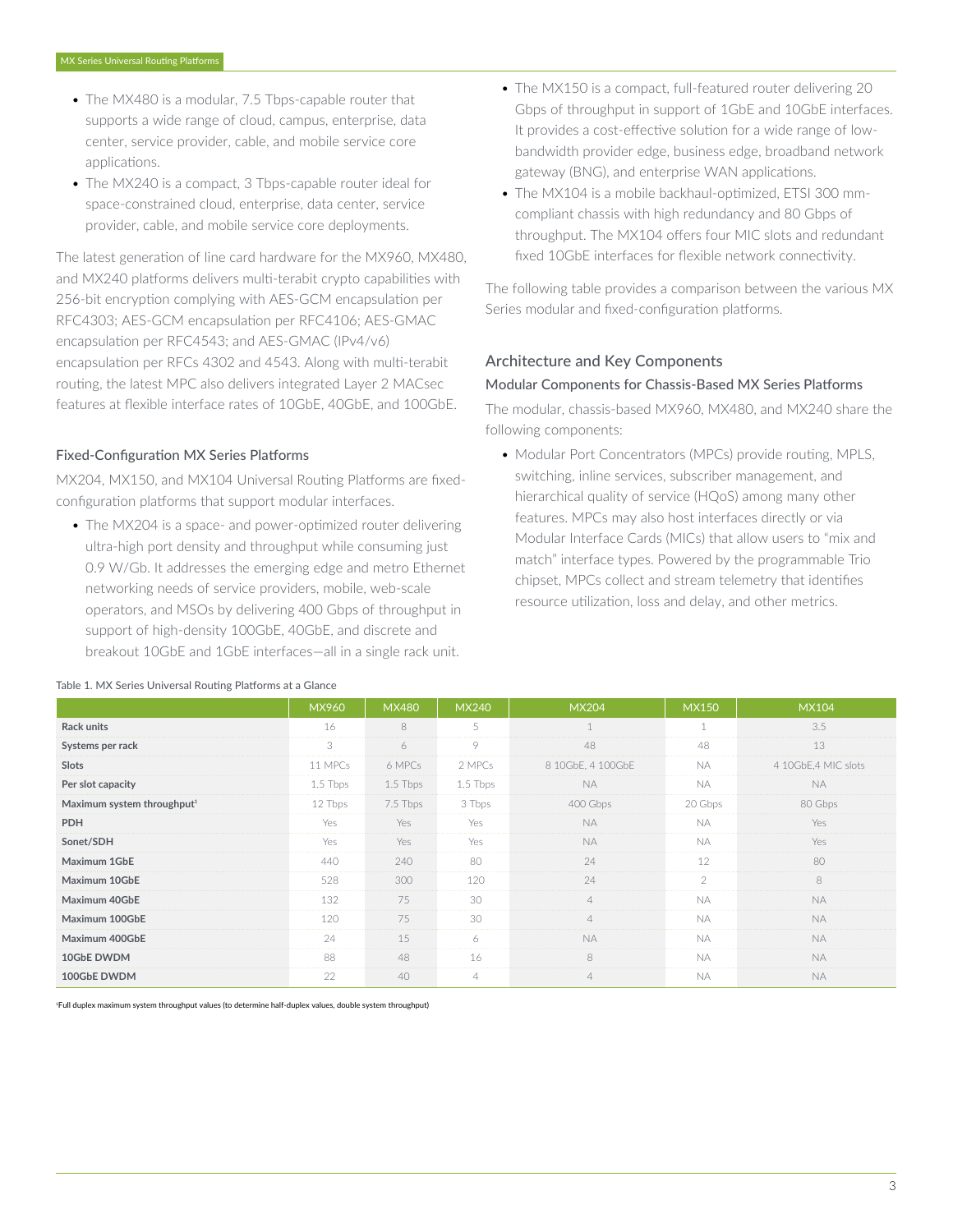- Switch Control Boards (SCBs) feature an integrated switch fabric that connects to all slots in the chassis in a nonblocking architecture. The SCBs house the Routing Engine, control power to MPCs, monitor and control system functions such as fan speed and the system front panel, and manage clocking, resets, and boots.
- The Routing Engine (RE) provides the control plane, runs Juniper Networks Junos® operating system, and handles all routing protocol processes as well as the software processes that control MPCs, chassis components, system management, and user access to the router. In addition, unique cryptographic digital identity has been added to the Trusted Platform Module (TPM 2.0), which is embedded in the latest generation of REs. This addition enables device attestation and enhances security. REs communicate with MPCs via dedicated out-of-band management channels.

#### MPC-10E Line Card

The MPC-10E line card is a key contributor to the service provider transformation in the cloud era when deployed with MX960, MX480, and MX240 platforms in a Juniper Secure Automated Distributed Cloud environment. By providing the underlying network infrastructure with scale, agility, routing innovation, and pervasive security while incorporating universal

(10/40/100/400GbE) ports, the MPC-10E protects existing investments with disaggregated software innovation and infinite programmability. Built-in automation enables rapid deployment without disrupting the existing MX960/MX480/MX240 footprint. The MPC-10E line card is powered by Juniper Trio 5 silicon, which enables the benefits highlighted in Table 2.

Table 2. MPC-10E Line Card Benefits at a Glance

| Attribute                            | <b>Benefit</b>                                                                                                                                                      |
|--------------------------------------|---------------------------------------------------------------------------------------------------------------------------------------------------------------------|
| Performance                          | Triples MX960/MX480/MX240 chassis performance to 1/1.5 Tbps<br>per slot with new SCBE3 fabric, enabling up to 12 Tbps throughput                                    |
| Universal Interfaces                 | Reduces interface sparing with multi-rate 10/40/100GbE<br>interfaces                                                                                                |
| <b>Power Efficiency</b>              | Consumes ~0.5 W per gigabit per system level                                                                                                                        |
| <b>Inline Data Plane</b><br>Security | Features AES-256 MACsec line-side encryption                                                                                                                        |
| <b>Investment Protection</b>         | Backward compatible with existing MPCs and REs: MPC3E/<br>MPC4E/MPC5E/MPC7E, MX-SPC3, MPC2E/3E-NG, and 16x10G<br>MPCs; RE-S-1800 and RE-S-X6 Routing Engine modules |
| <b>Seamless Deployment</b>           | Reuse deployed MX960/MX480/MX240 chassis, power modules.<br>and fan travs                                                                                           |

#### Junos OS

Junos OS is a reliable, high-performance, modular network operating system that is supported across all of Juniper's physical and virtual routing, switching, and security platforms. Junos OS improves network operations and increases service availability,

performance, and security with features like low-latency multicast, comprehensive [quality of service \(QoS\)](https://www.juniper.net/us/en/research-topics/what-is-qos.html), unified in-service software upgrade (unified ISSU), and Junos Continuity, which eliminates the risk and complexity of OS upgrades. With secure programming interfaces, versatile scripting support, and integration with popular orchestration frameworks, Junos OS offers flexible options for DevOps style management that can unlock more value from the network.

#### The Programmable Trio Chipset

The programmable Trio chipset is Juniper-developed breakthrough silicon technology that is implemented across the MX Series portfolio. Its innovative design improves business economics by enabling a truly converged platform with maximum performance, service agility, and exceptional power and thermal efficiency.

Trio has a programmable forwarding data structure that allows fast microcode changes in the hardware itself, as well as a programmable lookup engine that allows inline service processing. Furthermore, Trio's programmable QoS engine supports coarse and fine-grained queuing to efficiently address the diverse requirements of core, edge, and aggregation use cases.

With its proven extensibility and agility, the programmable Trio chipset helps network operators worldwide successfully address their most complex technical and market challenges, and promises to meet the requirements of emerging applications for many years to come.

#### Network Edge Services

MX Series platforms can host optionally licensed Junos OS-based network edge services at scale, both inline on MPCs as well as on dedicated service cards. Hosting network edge services on MX Series platforms reduces network cost and complexity by eliminating numerous elements, operating systems, and interconnections.

- MPCs support inline services using the programmable Trio chipset; supported services include flow monitoring, 1:1 Network Address Translation (NAT), port mirroring, generic routing encapsulation (GRE), IP tunneling, logical tunnels, lawful intercept, flow monitoring, and video monitoring.
- The MS-MPC and the MS-MIC provide dedicated processing for compute-intensive services such as carrier-grade NAT (CGNAT), IPsec, stateful firewall, deep packet inspection, flow monitoring, and load balancing.
- The MX-SPC3 provides security services such as carrier-grade NAT (CGNAT), IPsec, stateful firewall, deep packet inspection, IDS, traffic load balancing, Web filtering, and DNS sinkhole.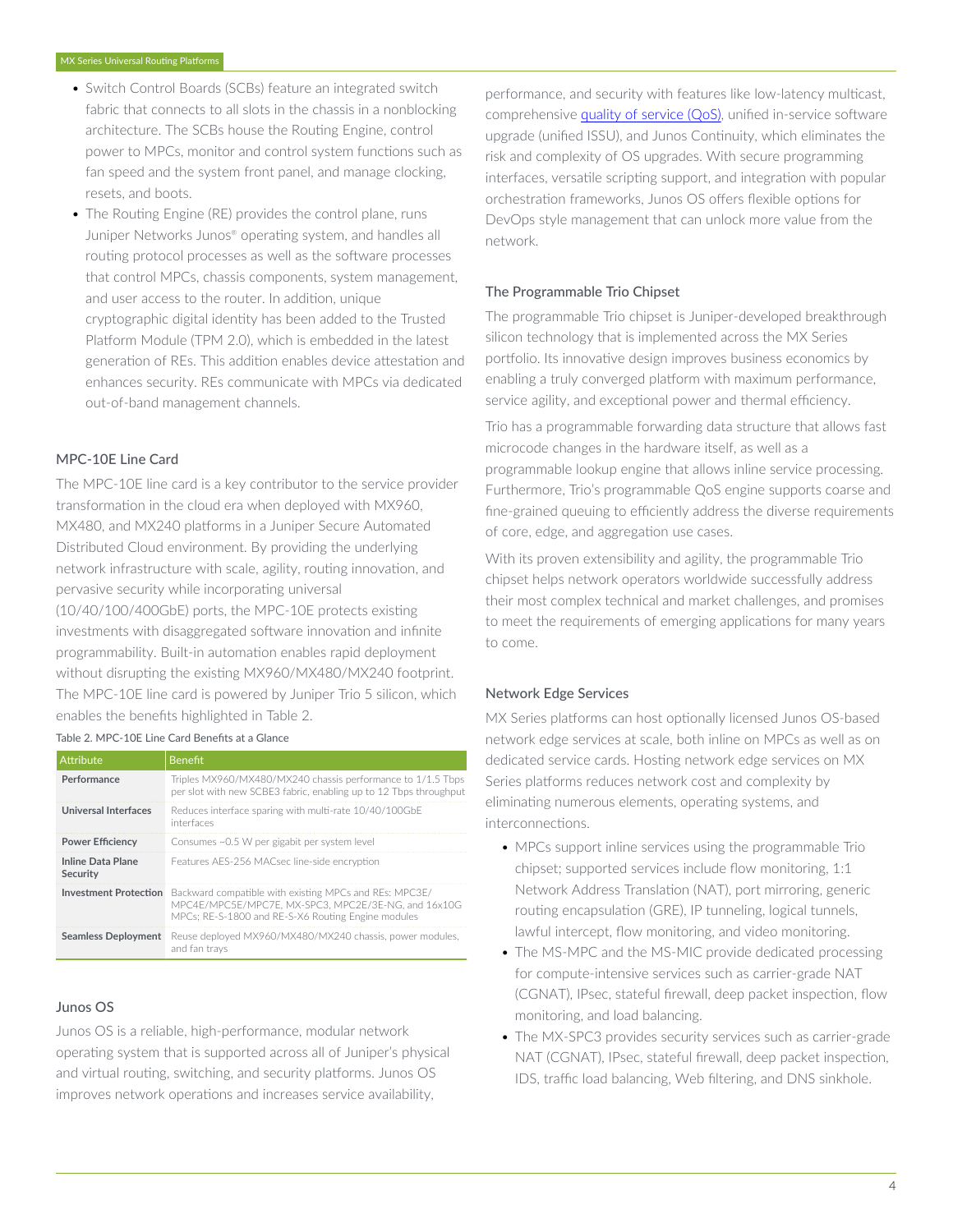#### MX Series Platform/Feature Matrix

|                                              |                                                  | MX960        | <b>MX480</b> | <b>MX240</b> | <b>MX204</b> | <b>MX150</b> | <b>MX104</b> |
|----------------------------------------------|--------------------------------------------------|--------------|--------------|--------------|--------------|--------------|--------------|
| Security                                     | Firewall filters/ACLs                            | $\checkmark$ | $\checkmark$ | $\checkmark$ | $\checkmark$ | $\checkmark$ | $\checkmark$ |
|                                              | DDoS-control plane                               | $\checkmark$ | $\checkmark$ | $\checkmark$ | $\checkmark$ | $\checkmark$ | $\checkmark$ |
|                                              | DDoS-FlowSpec                                    | $\checkmark$ | $\checkmark$ | $\checkmark$ | $\checkmark$ | $\checkmark$ | $\checkmark$ |
|                                              | Stateless filters L2-L4                          | $\checkmark$ | $\checkmark$ | $\checkmark$ | $\checkmark$ | $\checkmark$ | $\checkmark$ |
|                                              | Stateful services                                | $\checkmark$ | $\checkmark$ | $\checkmark$ | $\checkmark$ | <b>No</b>    | $\checkmark$ |
| <b>Inline Services</b>                       | GRE reassembly                                   | $\checkmark$ | $\checkmark$ | $\checkmark$ | $\checkmark$ | $\checkmark$ | ✓            |
|                                              | 1:1 NAT                                          | $\checkmark$ | $\checkmark$ | $\checkmark$ | $\checkmark$ | $\checkmark$ | $\checkmark$ |
|                                              | Flow monitoring                                  | $\checkmark$ | $\checkmark$ | $\checkmark$ | $\checkmark$ | $\checkmark$ | $\checkmark$ |
|                                              | Video monitoring                                 | $\checkmark$ | $\checkmark$ | $\checkmark$ | $\checkmark$ | No           | ✓            |
|                                              | Lawful intercept                                 | $\checkmark$ | $\checkmark$ | $\checkmark$ | $\checkmark$ | $\checkmark$ | $\checkmark$ |
|                                              | Mirroring                                        | $\checkmark$ | $\checkmark$ | $\checkmark$ | $\checkmark$ | $\checkmark$ | $\checkmark$ |
|                                              | Corero SmartWall Threat Defense Director         | $\checkmark$ | $\checkmark$ | $\checkmark$ | $\checkmark$ | No           | No           |
|                                              | SecIntel Threat Intelligence                     | $\checkmark$ | $\checkmark$ | $\checkmark$ | No           | No           | No           |
| Service Card Supported Services <sup>6</sup> | Deep packet inspection                           | $\checkmark$ | $\checkmark$ | $\checkmark$ | No           | <b>No</b>    | No           |
|                                              | CGNAT                                            | $\checkmark$ | $\checkmark$ | $\checkmark$ | No           | No.          | $\checkmark$ |
|                                              | Flow monitoring                                  | $\checkmark$ | ✓            | $\checkmark$ | No           | No.          | $\checkmark$ |
|                                              | Server traffic load balancing7                   | $\checkmark$ | $\checkmark$ | $\checkmark$ | No.          | No.          | <b>No</b>    |
|                                              | <b>IPsec</b>                                     | $\checkmark$ | $\checkmark$ | $\checkmark$ | No.          | No.          | $\checkmark$ |
|                                              | Stateful firewall                                | $\checkmark$ | ✓            | $\checkmark$ | No           | <b>No</b>    | $\checkmark$ |
|                                              | HTTP header manipulation                         | $\checkmark$ | ✓            | $\checkmark$ | No.          | <b>No</b>    | <b>No</b>    |
|                                              | Web filtering                                    | $\checkmark$ | $\checkmark$ | $\checkmark$ | No           | <b>No</b>    | No           |
|                                              | DNS sinkhole                                     | $\checkmark$ | ✓            | $\checkmark$ | No           | No.          | No           |
|                                              | Intrusion detection system                       | $\checkmark$ | $\checkmark$ | $\checkmark$ | $\checkmark$ | $\checkmark$ | ✓            |
| Resiliency                                   | Redundant RE                                     | $\checkmark$ | $\checkmark$ | $\checkmark$ | No           | No           | $\checkmark$ |
|                                              | Unified ISSU                                     | $\checkmark$ | $\checkmark$ | $\checkmark$ | No           | No.          | $\checkmark$ |
|                                              | Nonstop active routing (NSR)                     | $\checkmark$ | $\checkmark$ | $\checkmark$ | No           | No           | $\checkmark$ |
|                                              | Fast restoration                                 | $\checkmark$ | $\checkmark$ | $\checkmark$ | $\checkmark$ | $\checkmark$ | $\checkmark$ |
|                                              | Operation, Administration, and Maintenance (OAM) | $\checkmark$ | $\checkmark$ | $\checkmark$ | $\checkmark$ | $\checkmark$ | $\checkmark$ |
| <b>System Virtualization</b>                 | Enhanced SLA and queuing                         | $\checkmark$ | $\checkmark$ | $\checkmark$ | $\checkmark$ | $\checkmark$ | $\checkmark$ |
|                                              | Junos Fusion Edge (AD)                           | $\checkmark$ | $\checkmark$ | $\checkmark$ | $\checkmark$ | <b>No</b>    | $\checkmark$ |
|                                              | Logical systems                                  | $\checkmark$ | $\checkmark$ | $\checkmark$ | $\checkmark$ | $\checkmark$ | $\checkmark$ |
|                                              | Virtual router/switch                            | $\checkmark$ | $\checkmark$ | $\checkmark$ | $\checkmark$ | $\checkmark$ | $\checkmark$ |
|                                              | Path Computation Element Protocol (PCEP)         | $\checkmark$ | $\checkmark$ | $\checkmark$ | $\checkmark$ | $\checkmark$ | $\checkmark$ |
|                                              | OpenConfig                                       | $\checkmark$ | $\checkmark$ | $\checkmark$ | $\checkmark$ | $\checkmark$ | $\checkmark$ |
|                                              | YANG data modeling                               | $\checkmark$ | $\checkmark$ | $\checkmark$ | $\checkmark$ | $\checkmark$ | ✓            |
|                                              | Juniper Extension Toolkit                        | $\checkmark$ | $\checkmark$ | $\checkmark$ | $\checkmark$ | $\checkmark$ | $\checkmark$ |

<sup>6</sup>Service Card supported services are available via optional software license and require an MX-SPC3, MS-MPC, or MS-MIC.

?For more information, see <u>[https://www.juniper.net/documentation/en\\_US/junos/topics/concept/tdf-tlb-overview.html](https://www.juniper.net/documentation/en_US/junos/topics/concept/tdf-tlb-overview.html)<br>"Features are supported as part of the Broadband Gateway (BNG) solution<br>"Flow Monitoring leverages the MS-M</u>

### Key Features and Benefits

#### Unmatched Network Availability

MX Series platforms ensure network and service availability with a broad set of multilayered physical, logical, and protocol-level resiliency features, including Juniper's Virtual Chassis technology, which supports chassis-level redundancy while enabling users to manage two routers as a single element. Additionally, a multichassis link aggregation group (MC-LAG) implementation supports stateful chassis, card, and port redundancy, as well as subscriber and session persistence.

#### Application Aware Networking

MX Series platforms use deep packet inspection to detect applications, and they consult with user-defined policies to determine traffic treatment on a per-application basis, enabling highly customized and differentiated services at scale. Working in conjunction with <u>Juniper Networks Contrail® Cloud Platform</u> ™, MX Series routers can also steer into complex service chains and stream granular data to analytics engines and back-office systems to permit real-time charging and end-user engagement at the application and content level.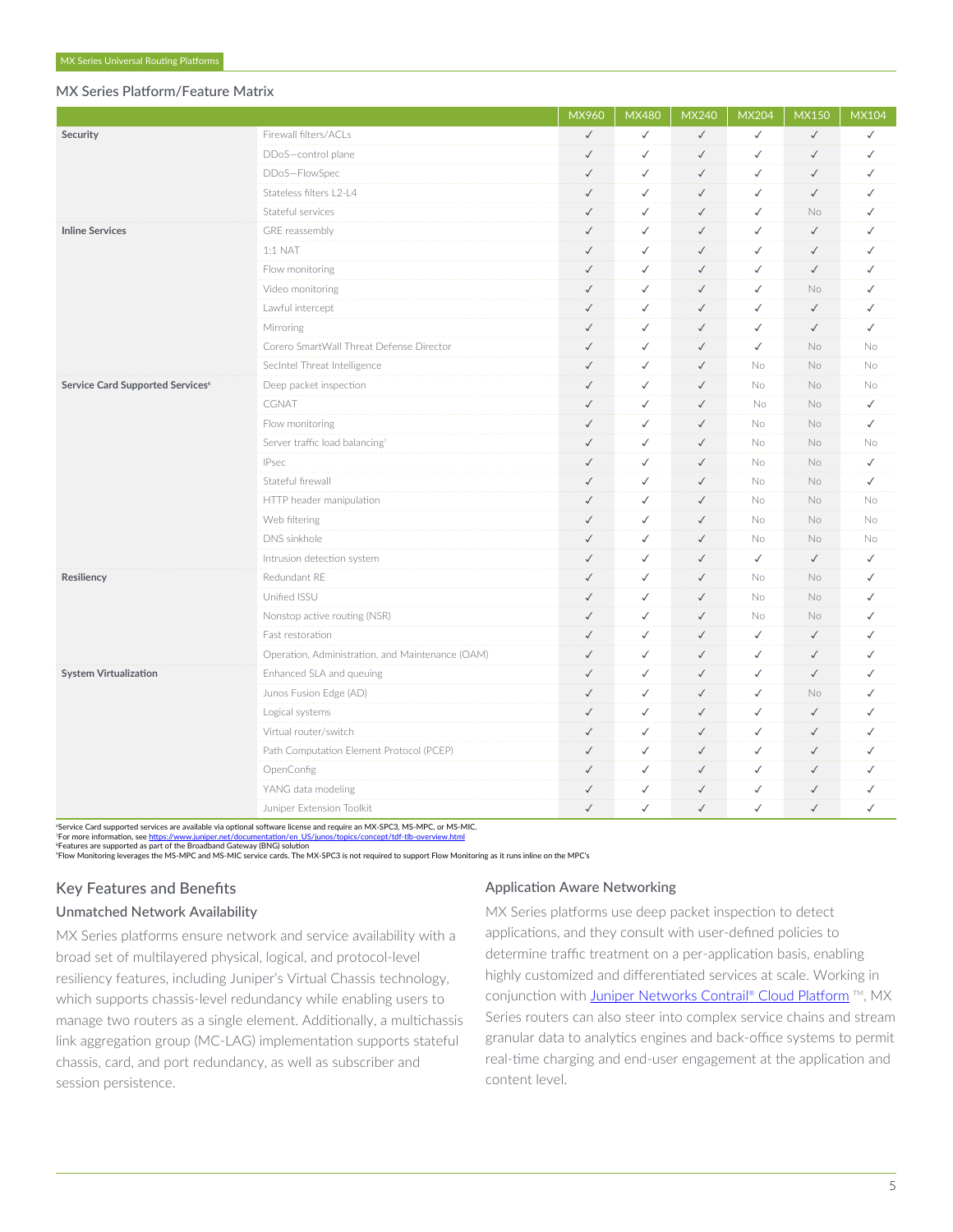#### Junos Continuity and Unified In-Service Software Upgrade (Unified ISSU)

Junos Continuity and unified ISSU features remove the downtime risks associated with implementing new hardware or upgrading operating systems.

- Junos Continuity eliminates OS upgrades and system reboots when adding new hardware to MX Series platforms; a plug-in package provides the drivers and support files needed to bring the hardware online.
- Unified ISSU reduces the risks associated with OS upgrades by enabling upgrades between two different Junos OS releases (major or minor) with no control plane disruption and minimal traffic disruption on the forwarding plane.

#### Junos Telemetry Interface

The Junos Telemetry Interface feature streams component-level data to monitoring, analytics, performance management, and visualization tools as well as to Path Computation Elements such as Juniper Networks NorthStar Controller. Analytics derived from this streaming telemetry can identify current and trending congestion, resource utilization, traffic volume, and buffer occupancy, which can be used to make informed decisions on network design and investments.

#### Integrated Timing

MX Series platforms support highly scalable and reliable hardwarebased timing that meets the strictest LTE requirements, including Synchronous Ethernet for frequency, and the Precision Time Protocol (PTP) for frequency and phase synchronization. Synchronous Ethernet and PTP can be combined in a "hybrid" mode to achieve the highest level of frequency (10 ppb) and phase (< 1.5 uS) accuracy required for LTE-Advanced, eliminating the need for external clocks.

### Junos Fusion Provider Edge

Junos Fusion Provider Edge enables MX Series platforms to act as aggregation devices for the Juniper Networks EX4300 Ethernet Switch and QFX5100 line of data center switching platforms acting as satellite devices while appearing to management as a single, port-dense device managed by a single IP address. Junos Fusion Provider Edge significantly expands the number of network interfaces on the MX Series router while keeping operations simple.

#### Automated Support and Prevention

Juniper's Automated Support and Prevention consists of an ecosystem of tools, applications, and systems that simplify and

streamline operations, delivering operational efficiency, reducing downtime, and increasing your network's ROI running Junos OS. Automated Support and Prevention brings operational efficiency by automating several time-consuming tasks such as incident management, inventory management, proactive bug notification, and on-demand End-of-Life/End-of-Support/End-of-Engineering (EOL/EOS/EOE) reports. The Junos Space® Service Now and Service Insight service automation tools are standard entitlements of all Juniper Care contracts.

#### Junos Automation Toolkit and Juniper Extension Toolkit

Included in Junos OS software, the Junos Automation Toolkit is a suite of tools supported on all Juniper Networks switches, routers, and security devices. These tools, which leverage the native XML capabilities of Junos OS, include commit scripts, op scripts, event policies and event scripts, and macros that help automate operational and configuration tasks. Additionally, the platformindependent Juniper Extension Toolkit provides a modern programming tool kit that includes support for:

- OpenConfig/YANG
- gRPC, Thrift, NETCONF
- JSON/XML
- API support for all modern programming languages
- Rich on-box scripting support using Python
- REST APIs

Together, Junos OS automation and programmability features simplify complex configurations and reduce the potential for configuration errors. They also save time by automating operational and configuration tasks, speed troubleshooting, and maximize network uptime by warning operators of potential problems and automatically responding to system events.

#### Security Intelligence for the Edge

The MX960, MX480, and MX240 can be used for advanced threat prevention when deployed as edge routers, further extending security coverage to applications and infrastructure.

Using Juniper's SecIntel capabilities, these MX Series routers offer another layer of network security by identifying and blocking command and control traffic discovered by [Juniper Threat Labs](https://threatlabs.juniper.net/home/) and other industry-leading threat feeds, as well as by utilizing custom blacklists and whitelists at a network hardware level. This feature makes your MX Series router an information security enforcement point without having to invest in additional hardware.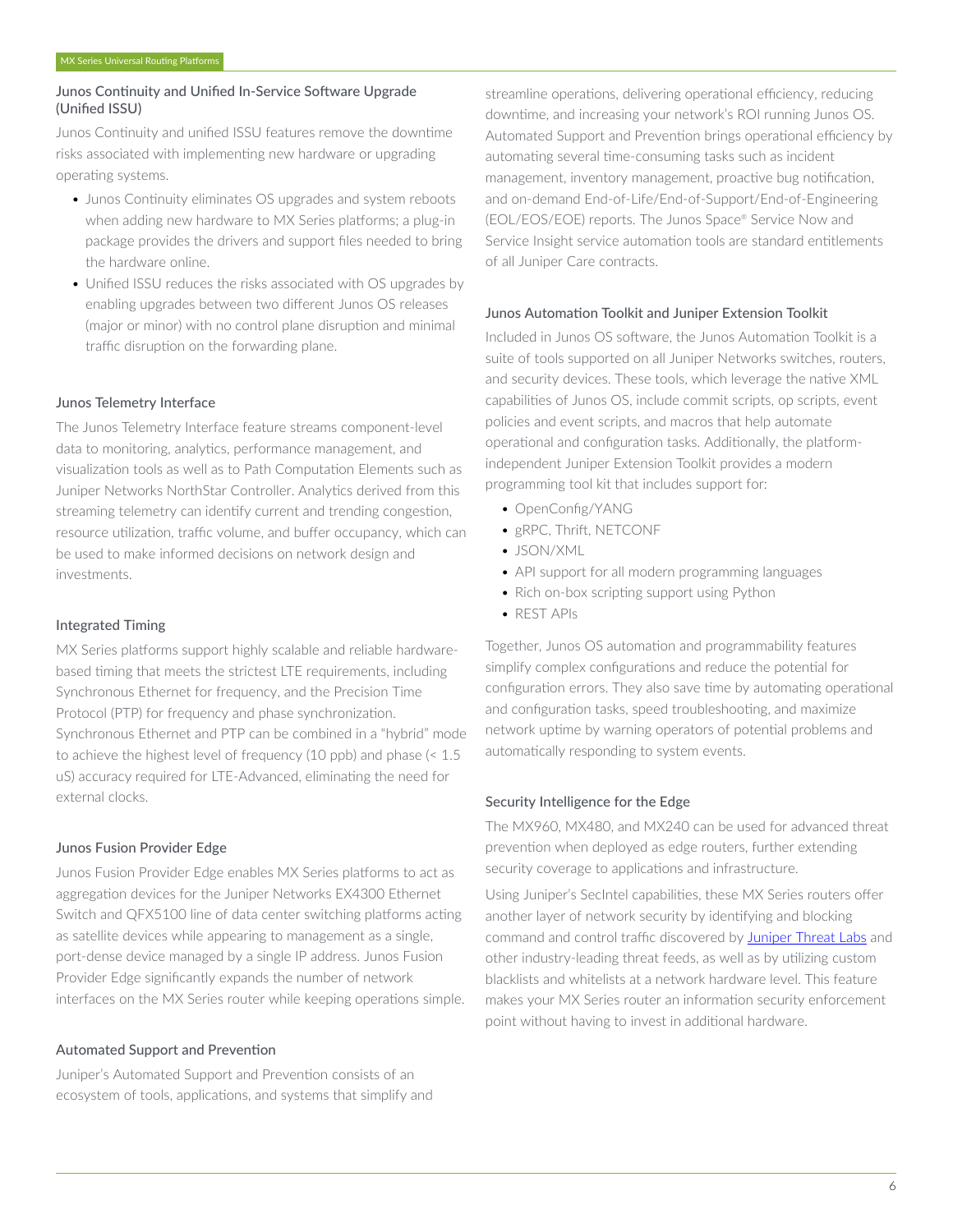

DON'N MX240 <u>. . . . . . .</u>

 $\sim$ 

 $\overline{1}$ 



MX480



MX104

# Specifications

|                           |                                       | MX960                                                                                                                                                             | <b>MX480</b>                                                                                                                                                      | <b>MX240</b>                                                                                                                                                        | <b>MX204</b>                                                                                                                                                      | <b>MX150</b>                                                                               | <b>MX104</b>                                                                                                                                                                                                                                                      |
|---------------------------|---------------------------------------|-------------------------------------------------------------------------------------------------------------------------------------------------------------------|-------------------------------------------------------------------------------------------------------------------------------------------------------------------|---------------------------------------------------------------------------------------------------------------------------------------------------------------------|-------------------------------------------------------------------------------------------------------------------------------------------------------------------|--------------------------------------------------------------------------------------------|-------------------------------------------------------------------------------------------------------------------------------------------------------------------------------------------------------------------------------------------------------------------|
| Layout                    | System capacity                       | 12 Tbps                                                                                                                                                           | 7.5 Tbps                                                                                                                                                          | 3 Tbps                                                                                                                                                              | 400 Gbps                                                                                                                                                          | 20 Gbps                                                                                    | 80 Gbps                                                                                                                                                                                                                                                           |
|                           | Slot orientation                      | Vertical                                                                                                                                                          | Horizontal                                                                                                                                                        | Horizontal                                                                                                                                                          | <b>NA</b>                                                                                                                                                         | <b>NA</b>                                                                                  | Horizontal                                                                                                                                                                                                                                                        |
|                           | Mounting                              | Front or center                                                                                                                                                   | Front or center                                                                                                                                                   | Front or center                                                                                                                                                     | Front or center                                                                                                                                                   | Front or center                                                                            | Front or center                                                                                                                                                                                                                                                   |
| Physical<br>Specification | Dimensions<br>$(W \times H \times D)$ | 17.37 x 27.75 x 23 in<br>$(44.11 \times 70.49 \times 58.42)$<br>cm)                                                                                               | 17.45 x 14 x 24.5 in<br>$(44.3 \times 35.6 \times 62.2$ cm)                                                                                                       | $17.45 \times 8.71 \times 24.5$<br>$(44.3 \times 22.1 \times 62.2$ cm)                                                                                              | 17.6 x 1.75 x 18.7 in<br>$(44.7 \times 4.45 \times 47.5$<br>cm)                                                                                                   | 17.36 x 1.72 x 12<br>in (44.09 x 4.37 x<br>30.48 cm)                                       | 17.22 x 6.09 x 9.46 in (43.7<br>x 15.47 x 24 cm)                                                                                                                                                                                                                  |
|                           | Weight fully<br>loaded                | 334 lb/151.6 kg                                                                                                                                                   | 180 lbs/81.6 kg                                                                                                                                                   | 130 lb/59 kg                                                                                                                                                        | 23.15 lb/10.5 kg                                                                                                                                                  | 9.48 lb / 4.3 kg                                                                           | 32 lb/14.5 kg                                                                                                                                                                                                                                                     |
|                           | Weight unloaded                       | 150 lbs/68.1 kg                                                                                                                                                   | 65.5 lbs/29.7 kg                                                                                                                                                  | 52 lbs/23.6 kg                                                                                                                                                      | 17 lb/7.71 kg                                                                                                                                                     | <b>NA</b>                                                                                  | NA.                                                                                                                                                                                                                                                               |
| Routing Engine            | Default memory                        | 2x16 MB NOR flash<br>storage; 64 GB of DDR4 storage; 64 GB of DDR4<br><b>RAM: 2x50 GB SSD</b>                                                                     | 2x16 MB NOR flash<br>RAM: 2x50 GB SSD                                                                                                                             | 2x16 MB NOR flash<br>storage; 64 GB of<br>DDR4 RAM: 2x50 GB<br><b>SSD</b>                                                                                           | 32GB DDR4; 2x100<br><b>GB SSD</b>                                                                                                                                 | Xeon D processor<br>running Wind River<br>Linux 7: 32 GB<br>DDR4 RAM: 400<br><b>GB SSD</b> | 4 MB boot flash; 8 GB of<br>NAND Flash; 4 GB of<br>DDR3 RAM                                                                                                                                                                                                       |
|                           | Number of cores                       | 6 cores                                                                                                                                                           | 6 cores                                                                                                                                                           | 6 cores                                                                                                                                                             | 8 cores                                                                                                                                                           | 6 cores                                                                                    | 2 cores                                                                                                                                                                                                                                                           |
| Redundancy                | Components                            | Power supplies, REs,<br>fans                                                                                                                                      | Power supplies, REs.<br>fans                                                                                                                                      | Power supplies, REs,<br>fans                                                                                                                                        | Power supplies and<br>fans                                                                                                                                        | Fans                                                                                       | Power supplies, REs, fans                                                                                                                                                                                                                                         |
| Environmental             | Air flow                              | Front to back                                                                                                                                                     | Side to side                                                                                                                                                      | Side to side                                                                                                                                                        | Front to back                                                                                                                                                     | Front to back                                                                              | Side to side [forced air]                                                                                                                                                                                                                                         |
|                           | Operating<br>temperature              | C) at sea level                                                                                                                                                   | C) at sea level                                                                                                                                                   | 32° to 115° F (0° to 46° 32° to 115° F (0° to 46° 32° to 115° F (0° to 46°<br>C) at sea level                                                                       | 32° to 115° F (0° to<br>$46^\circ$ C)                                                                                                                             | 32° to 122° F (0°<br>to $50^{\circ}$ C)                                                    | -40° to 149° F (-40° to 65°<br>C)                                                                                                                                                                                                                                 |
|                           | Operating<br>humidity                 | 5% to 90%                                                                                                                                                         | 5% to 90%                                                                                                                                                         | 5% to 90%                                                                                                                                                           | 5% to 90%                                                                                                                                                         | 5% to 90%                                                                                  | 5% to 90%                                                                                                                                                                                                                                                         |
|                           | Operating altitude                    | 10,000 ft<br>(3048 m)                                                                                                                                             | 10,000 ft (3048 m)                                                                                                                                                | 10,000 ft (3048 m)                                                                                                                                                  | 6,000 ft (1900 m)                                                                                                                                                 |                                                                                            |                                                                                                                                                                                                                                                                   |
| Certifications            | <b>NFBS</b>                           | - GR-1089-Core EMC<br>and Electrical Safety<br>- Common Bonding<br>Network (CBN)<br>- National Electrical<br>Code (NEC)<br>- GR-63-Core<br>Physical<br>Protection | - GR-1089-Core EMC<br>and Electrical Safety<br>- Common Bonding<br>Network (CBN)<br>- National Electrical<br>Code (NEC)<br>- GR-63-Core<br>Physical<br>Protection | - GR-1089-Core EMC<br>and Electrical Safety<br>- Common Bonding<br>Network (CBN)<br>- National Electrical<br>Code (NEC)<br>$-$ GR-63-Core<br>Physical<br>Protection | - GR-1089-Core EMC<br>and Electrical Safety<br>- Common Bonding<br>Network (CBN)<br>- National Electrical<br>Code (NEC)<br>- GR-63-Core<br>Physical<br>Protection | <b>NA</b>                                                                                  | - SR-3580 (2007) NEBS<br>Criteria Levels (Level 3<br>Compliance)<br>- GR-63-Core (2006) NEBS<br>Physical Protection<br>- GR-1089-Core (2006)<br>EMC and Electrical Safety<br>- GR-3108-CORE Issue 2.<br>December 2008<br>- IEEE 1613: 2009<br>- IEC 61850-3: 2013 |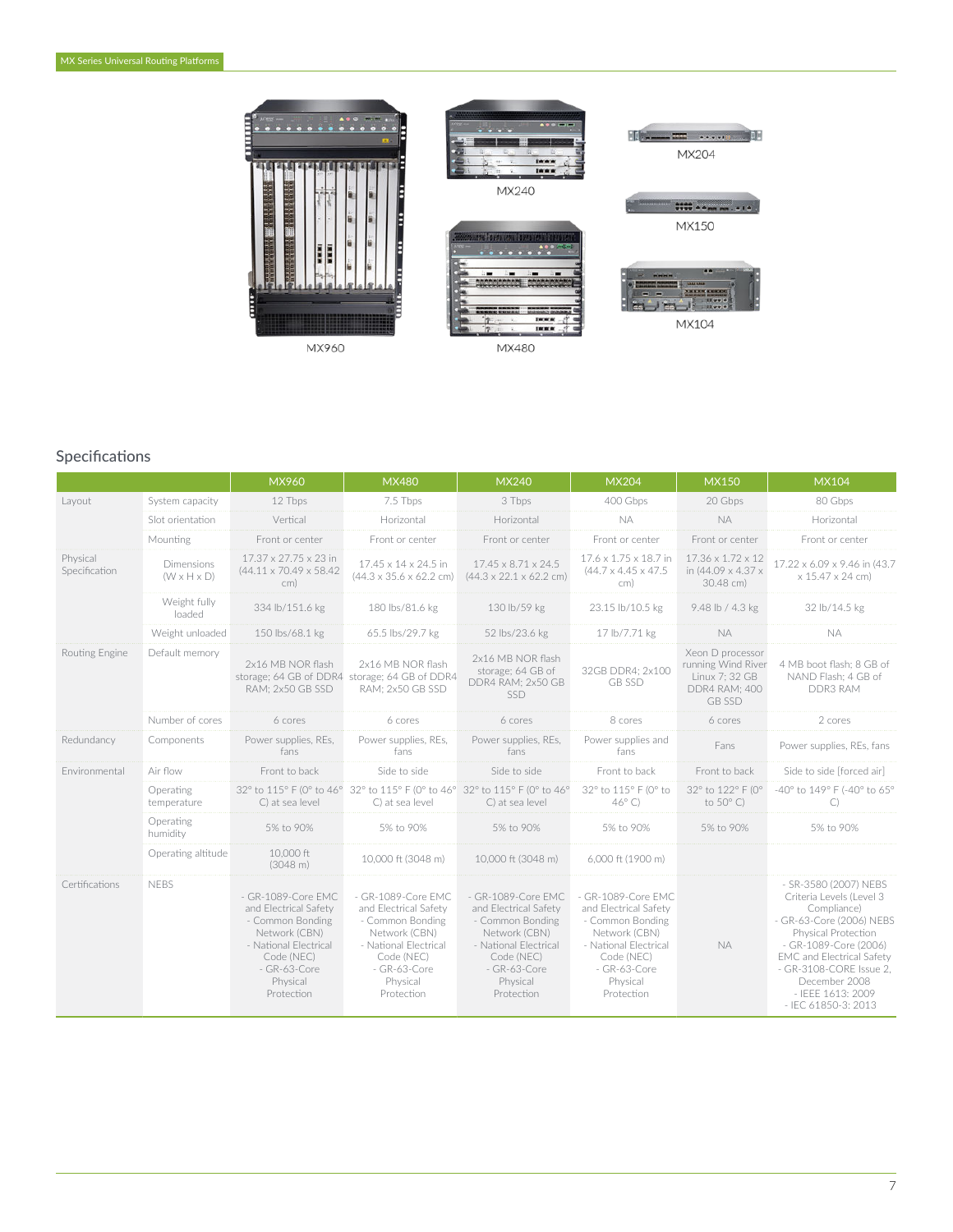# Ordering Information

# MX104 A La Carte Chassis

|  | Product   Product<br><b>Number</b> | Description                                                                                                                                                 |
|--|------------------------------------|-------------------------------------------------------------------------------------------------------------------------------------------------------------|
|  | MX104 MX104-AC-Base                | MX104 base chassis with 1 AC power supply, fan tray, filter, 1<br>RE, 4 MIC slots (optics for fixed ports not included, MICs not<br>included)               |
|  |                                    | MX104-DC-Base MX104 base chassis with 1 DC power supply, fan tray, filter, 1<br>RE, 4 MIC slots (optics for fixed ports not included, MICs not<br>included) |

#### MX104 Upgrade Licenses

|       | Product   Product Number | Description                                                          |
|-------|--------------------------|----------------------------------------------------------------------|
| MX104 |                          | S-MX104-UPG-2x10GE Upgrade license to activate 2 x 10GbE fixed ports |
|       |                          | S-MX104-UPG-4x10GE Upgrade license to activate 4 x 10GbE fixed ports |

# MX104 Software Licenses

| Product Product Number Description |                                                                                        |
|------------------------------------|----------------------------------------------------------------------------------------|
|                                    | MX104 S-MX104-SSM-FP L3 Subscriber Service Management Feature Packet License,<br>MX104 |
| S-MX104-O                          | License to support per VLAN queuing on MX104                                           |
|                                    | S-MX104-ADV-R License to support full-scale L3 route and L3 VPN on MX104               |

#### MX150 Base Bundle

| <b>Product Product</b><br>Number | Description                                                                                                                                                                                                                                |
|----------------------------------|--------------------------------------------------------------------------------------------------------------------------------------------------------------------------------------------------------------------------------------------|
| MX150 MX150-R                    | MX150 with 10 10/100/1000BASE-T ports, two 100/1000BASE-<br>X SFP ports, and two 10GBASE-X SFP+ ports (optics sold<br>separately), 6-core x86 processor, 400 GB SSD, and 32 GB<br>memory. Supports full L2/L3 feature sets including HQoS. |

#### MX150 A La Carte Chassis

| <b>Product Product</b> | Number | <b>Description</b>                                                                                                                                                                                                    |
|------------------------|--------|-----------------------------------------------------------------------------------------------------------------------------------------------------------------------------------------------------------------------|
| MX150 MX150            |        | MX150 with 10 10/100/1000BASE-T ports, two 100/1000BASE-<br>X SFP ports, and two 10GBASE-X SFP+ ports (optics sold<br>separately), 6-core x86 processor, 400 GB SSD, and 32 GB<br>memory. Supports basic L2 features. |

#### MX150 Upgrade Licenses\*

| Product Product Number Description |                                                                                |
|------------------------------------|--------------------------------------------------------------------------------|
| MX150 S-MX150-IR                   | Software license to support full L2 and limited L3 features and<br>performance |
| S-MX150-R                          | Software license to support full L2/L3 features and scale,<br>including HQoS   |

\*Both S-MX150-IR and S-MX150-R are needed to upgrade from MX150 to MX150-R

#### MX204 Base Product Bundles

|       | Product   Product Number   Description |                                                                 |
|-------|----------------------------------------|-----------------------------------------------------------------|
| MX204 | MX204                                  | MX204 chassis with 3 fan trays and 2 power supplies             |
|       | MX204-R                                | MX204 chassis with 3 fan trays and 2 power supplies, R mode     |
|       | MX204-IR                               | MX204 chassis with 3 fan trays and 2 power supplies, IR<br>mode |

#### MX204 Chassis

| Product | <b>Product Number</b> | <i><b>Description</b></i> |
|---------|-----------------------|---------------------------|
| MX204   | JNP204-CHAS           | MX204 chassis, spare      |

#### MX204 Power Supply

| <b>Product</b> | Product Number   | Description                  |
|----------------|------------------|------------------------------|
| MX204          | JPSU-650W-AC-AO  | MX204 AC power supply, spare |
|                | JPSU-650W-DC-AFO | MX204 DC power supply, spare |

#### MX204 Fan Trays

| <b>Product</b> | Product Number | Description    |
|----------------|----------------|----------------|
| MX204          | JNP-FAN-1RU    | MX204 fan trav |

# MX240, MX480, and MX960 Base Bundles

|       | Product   Product Number | <b>Description</b>                                                                |
|-------|--------------------------|-----------------------------------------------------------------------------------|
| MX240 | MX240BASF-AC-HIGH        | 4 slot MX240 base chassis with 1 AC power supply, 1<br>SCB                        |
|       | MX240BASF-AC-LOW         | 4 slot MX240 base chassis with 2 AC power supplies, 1<br><b>SCB</b>               |
|       | MX240BASE3-DC            | 4 slot MX240 base 3 chassis, DC power                                             |
|       | MX240BASF-DC             | 4 slot MX240 base chassis with 1 fan tray, 1 DC power<br>supply, 1 SCB            |
|       | MX240BASE3-ACH           | 4 slot MX240 base 3 chassis, highline AC power                                    |
|       | MX240BASE3-ACL           | 4 slot MX240 base chassis, lowline AC power                                       |
| MX480 | MX480BASE3-AC            | 8 slot MX480 base bundle, AC power                                                |
|       | MX480BASE-AC             | 8 slot MX480 AC base chassis, 1 fan tray,<br>3 AC power supplies, 1 SCB, 1 RE     |
|       | MX480BASE3-DC            | 8 slot MX480 base 3 chassis, DC power                                             |
|       | MX480BASF-DC             | 8 slot MX480 base chassis with 1 fan tray, 2 DC power<br>supplies, 1 SCB, 1 RE    |
| MX960 | MX960BASE3-AC            | 14 slot MX960 base 3 chassis, AC power                                            |
|       | MX960BASF-AC             | 14 slot MX960 base chassis with 2 fan trays, 3 AC<br>power supplies, 2 SCBs, 1 RE |
|       | MX960BASE3-AC-ECM        | 14 slot MX960 base 3 chassis with AC power and<br>extended cable manager          |
|       | MX960BASF-AC-FCM         | 14 slot MX960 base chassis with AC power and<br>extended cable manager            |
|       | MX960BASE3-DC            | 14 slot MX960 base 3 chassis, DC power                                            |
|       | MX960BASF-DC             | 14 slot MX960 base chassis with 2 fan trays, 2 DC<br>power supplies, 2 SCBs, 1 RE |
|       | MX960BASE3-DC-ECM        | 14 slot MX960 base 3 chassis with DC power and<br>extended cable manager          |
|       | MX960BASF-DC-FCM         | 14 slot MX960 base chassis with DC power extended<br>cable manager                |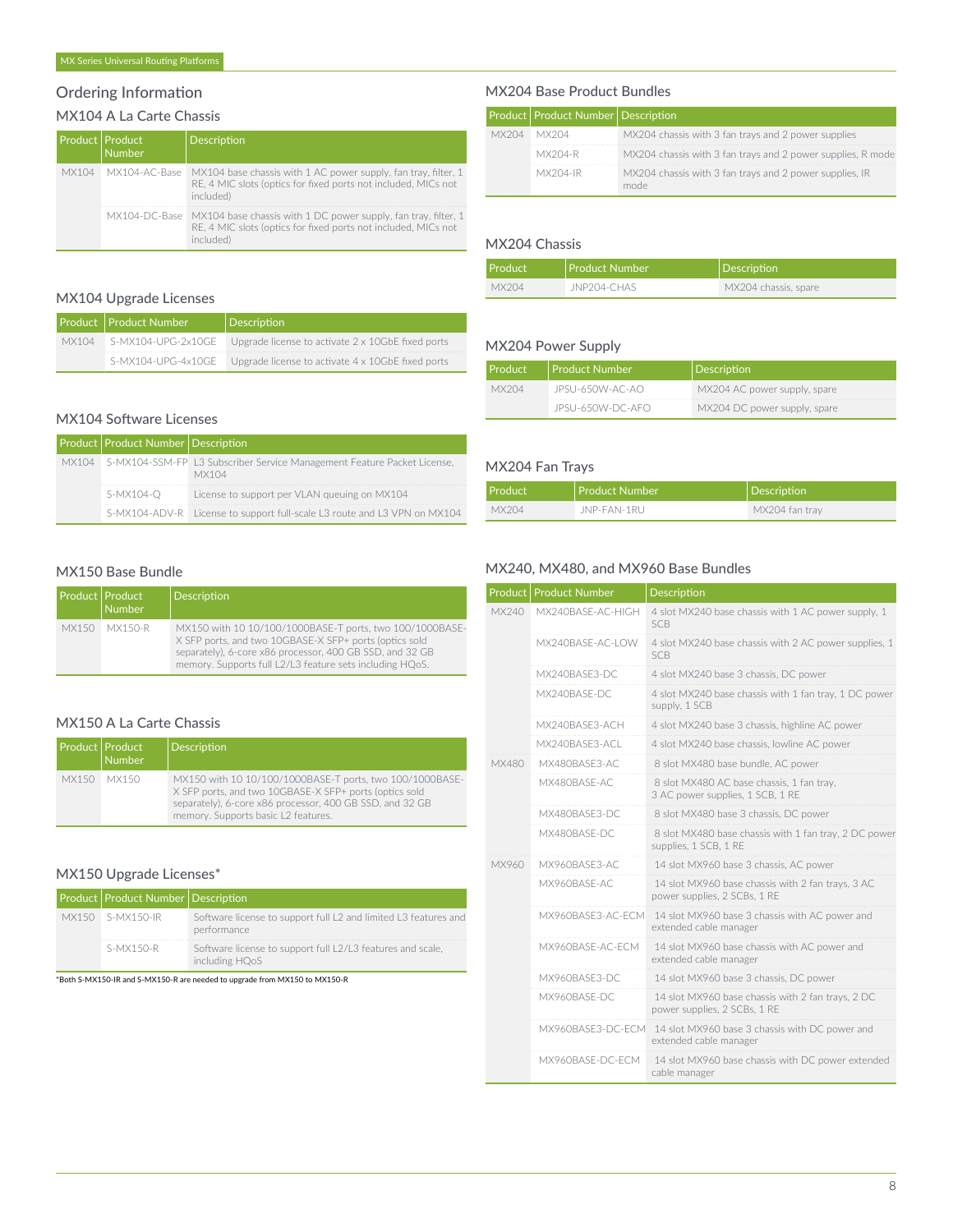# MX240, MX480 and MX960 Premium Bundles

| Product | <b>Product Number</b>         | Description                                                                                                                         |
|---------|-------------------------------|-------------------------------------------------------------------------------------------------------------------------------------|
| MX240   | MX240-PREMIUM2-<br>AC-HIGH    | 4 slot MX240 premium 2 chassis with midplane,<br>redundant RE, SCBEs, highline AC power                                             |
|         | MX240-PREMIUM2-<br>AC-LOW     | 4 slot MX240 premium 2 chassis with midplane,<br>redundant RE, SCBEs, lowline AC powe                                               |
|         | MX240-PREMIUM2-<br>DC         | 4 slot MX240 premium 2 chassis with midplane,<br>redundant RE, SCBEs, DC power                                                      |
|         | MX240-PREMIUM3-<br><b>ACH</b> | 4 slot MX240 premium 3 chassis with enhanced<br>midplane, redundant RE, SCBEs, highline AC power                                    |
|         | MX240-PREMIUM3-<br>ACL.       | 4 slot MX240 premium 3 chassis with enhanced<br>midplane, redundant RE, SCBEs, lowline AC power                                     |
|         | MX240-PREMIUM3-<br>DC         | 4 slot MX240 premium 3 chassis with enhanced<br>midplane, redundant RE, SCBEs, DC power                                             |
| MX480   | MX480-PREMIUM2-<br>AC.        | 8 slot MX480 premium 2 chassis with midplane,<br>redundant RE, SCBEs, AC power                                                      |
|         | MX480-PREMIUM2-<br>DC         | 8 slot MX480 premium 2 chassis with midplane,<br>redundant RE. SCBEs. DC power                                                      |
|         | MX480-PREMIUM3-<br>AC.        | 8 slot MX480 premium 3 chassis with enhanced<br>midplane, redundant RE, SCBEs, AC power                                             |
|         | MX480-PREMIUM3-<br>DC.        | 8 slot MX480 premium 3 chassis with enhanced<br>midplane, redundant RE, SCBEs, DC power                                             |
| MX960   | MX960-PREMIUM2-<br>AC-ECM     | 14 slot MX960 premium 2 chassis with midplane,<br>redundant Routing Engine, SCBEs, AC power, and<br>extended cable manager          |
|         | MX960-PREMIUM2-<br>DC-ECM     | 14 slot MX960 premium2 chassis with midplane,<br>redundant Routing Engine, SCBEs, DC power, and<br>extended cable manager           |
|         | MX960-PREMIUM3-<br>AC-ECM     | 14 slot MX960 premium 3 chassis with enhanced<br>midplane, redundant Routing Engine, SCBEs, AC power,<br>and extended cable manager |
|         | MX960-PREMIUM3-<br>DC-ECM     | 14 slot MX960 premium 3 chassis with enhanced<br>midplane, redundant Routing Engine, SCBEs, DC power,<br>and extended cable manager |
|         | MX960-PREMIUM2-<br>AC.        | 14 slot MX960 premium 2 chassis with midplane,<br>redundant Routing Engine, SCBEs, AC power                                         |
|         | MX960-PREMIUM2-<br>DC.        | 14 slot MX960 premium 2 chassis with midplane,<br>redundant Routing Engine, SCBEs, DC power                                         |
|         | MX960-PREMIUM3-<br>АC         | 14 slot MX960 premium 3 chassis with midplane,<br>redundant Routing Engine, SCBEs, AC power                                         |
|         | MX960-PREMIUM3-<br>DC.        | 14 slot MX960 premium 3 chassis with midplane,<br>redundant Routing Engine, SCBEs, DC power                                         |

# MX240, MX480, and MX960 Chassis

| <b>Base Unit   MX240</b> |                                                               | <b>MX480</b>                   | MX960                          |
|--------------------------|---------------------------------------------------------------|--------------------------------|--------------------------------|
|                          | DC Chassis MX240BASE-DC,<br>MX240BASE3-DC                     | MX480BASE-DC.<br>MX480BASE3-DC | MX960BASE3-DC:<br>MX960BASE-DC |
|                          | AC Chassis MX240BASE-AC.<br>MX240BASE3-ACH.<br>MX240BASE3-ACL | MX480BASE-AC.<br>MX480BASE3-AC | MX960BASE3-AC:<br>MX960BASE-AC |

# MX240, MX480, and MX960 Power Supplies

|       | Product   Product Number | <b>Description</b>                    |
|-------|--------------------------|---------------------------------------|
| MX240 | PWR-MX480-2400-DC-BB     | MX480/MX240 2400W DC P/S, base bundle |
| MX480 | PWR-MX480-2400-DC-R      | MX480/MX240 2400W DC P/S, redundant   |
|       | PWR-MX480-2400-DC-S      | MX480/MX240 2400W DC P/S, spare       |
|       | PWR-MX480-2520-AC-BB     | MX480/MX240 2520W AC P/S, base bundle |
|       | PWR-MX480-2520-AC-R      | MX480/MX240 2520W AC P/S, redundant   |
|       | PWR-MX480-2520-AC-S      | MX480/MX240 2520W AC P/S, spare       |

| Product | <b>Product Number</b> | <b>Description</b>                       |
|---------|-----------------------|------------------------------------------|
| MX960   | MX960-PSM-5K-AC-BB    | MX960 5000W AC power supply, base bundle |
|         | MX960-PSM-5K-AC-R     | MX960 5000W AC power supply, redundant   |
|         | MX960-PSM 5K-AC-S     | MX960 5000W AC power supply, spare       |
|         | MX960-PSM-HV-BB       | MX960 High Voltage Power, base bundle    |
|         | MX960-PSM-HV-R        | MX960 High Voltage Power, redundant      |
|         | MX960-PSM-HV-S        | MX960 High Voltage Power, spare          |
|         | PWR-MX960-4100-AC-RR  | MX960 4100W AC power supply, base bundle |
|         | PWR-MX960-4100-AC-R   | MX960 4100W AC power supply, redundant   |
|         | PWR-MX960-4100-AC-S   | MX960 4100W AC power supply, spare       |
|         | PWR-MX960-4100-DC-RR  | MX960 4100W DC power supply, base bundle |
|         | PWR-MX960-4100-DC-R   | MX960 4100W DC power supply, redundant   |
|         | PWR-MX960-4100-DC-S   | MX960 4100W DC power supply, spare       |

#### MPCs

| <b>Product Number</b> | <b>Description</b>                                                                                                                                                                                                                                                              |
|-----------------------|---------------------------------------------------------------------------------------------------------------------------------------------------------------------------------------------------------------------------------------------------------------------------------|
| MPC10F-10C-P-BASF     | Fixed 8xQSFP28 multirate ports (10/40/100GbE) plus<br>2xQSFP56-DD multirate ports (10/40/100/400GbE) line<br>card bundle with standard Junos software, perpetual                                                                                                                |
| MPC10E-15C-P-BASE     | Fixed 12xQSFP28 multirate ports (10/40/100GbE) plus<br>3xQSFP56-DD multirate ports (10/40/100/400GbE) line<br>card bundle with standard Junos software, perpetual                                                                                                               |
| <b>MPC7F-10G</b>      | Fixed 40x10GbF line card bundle with full-scale L2/L2.5 and<br>reduced scale L3 features; optional license permits up to<br>32,000 queues with HOoS                                                                                                                             |
| MPC7E-10G-RB          | Fixed 40x10GbE line card bundle with HQoS; supports 1<br>million queues and 128,000 sessions; includes full-scale L2/<br>L2.5, L3, and L3VPN features                                                                                                                           |
| MPC7E-10G-I-RB        | Fixed 40x10GbE line card bundle with HQoS; supports 1<br>million queues and 128,000 sessions; includes full-scale L2/<br>L2.5, L3 features, and up to 16 L3VPN instances                                                                                                        |
| MPC7E-MRATE           | Fixed 12xQSFP line card bundle for the MPC7-MRATE only;<br>all ports support 4x10GbE and 40GbE, and 4 ports support<br>100GbE (QSFP 28), with full-scale L2/L2.5 and reduced scale<br>L3 features; optional license permits up to 32,000 queues<br>with HOoS                    |
| MPC7E-MRATE-RB        | Fixed 12xQSFP line card bundle for the MPC7-MRATE only;<br>all ports support 4x10GbE and 40GbE, and 4 ports support<br>100GbE (QSFP 28); includes full-scale L2/L2.5, L3, and<br>I 3VPN features                                                                                |
| MPC7E-MRATE-I-RB      | Fixed 12xQSFP line card bundle for the MPC7-MRATE only;<br>all ports support 4x10GbE and 40GbE, and 4 ports support<br>100GbE (QSFP 28); includes full-scale L2/L2.5 and L3<br>features and up to 16 L3VPN instances                                                            |
| MPC7E-MRATE-Q         | Fixed 12xQSFP line card for the MPC7-MRATE only; all ports<br>support 4x10GbE and 40GbE, and 4 ports support 100GbE<br>(QSFP 28) with HQoS; supports 1 million queues and<br>128,000 sessions: with full-scale L2/L2.5 and reduced scale<br>L3 features                         |
| MPC7E-MRATE-Q-RB      | Fixed 12xQSFP line card bundle; all ports support 4x10GbE<br>and 40GbE, and 4 ports support 100GbE (QSFP 28) with<br>HQoS; supports 1 million queues and 128,000 sessions;<br>includes full-scale L2/L2.5, L3, and L3VPN features                                               |
| MPC7E-MRATE-Q-I-RB    | Fixed 12xQSFP line card bundle for the MPC7-MRATE only;<br>all ports support 4x10GbE and 40GbE, and 4 ports support<br>100GbE (QSFP 28) with HQoS; supports 1 million queues<br>and 128,000 sessions; includes full-scale L2/L2.5, L3<br>features, and up to 16 L3VPN instances |
| MPC5E-100G10G         | Fixed 2x100GbE and 4x10GbE line card bundle with full-<br>scale L2/L2.5 and reduced scale L3 features; optional license<br>permits up to 32,000 queues with HQoS                                                                                                                |
| MPC5E-100G10G-IRB     | Fixed 2x100GbE and 4x10GbE line card bundle with full-<br>scale L2/L2.5, L3 features and up to 16 L3VPN instances;<br>optional license permits up to 32,000 queues with HQoS                                                                                                    |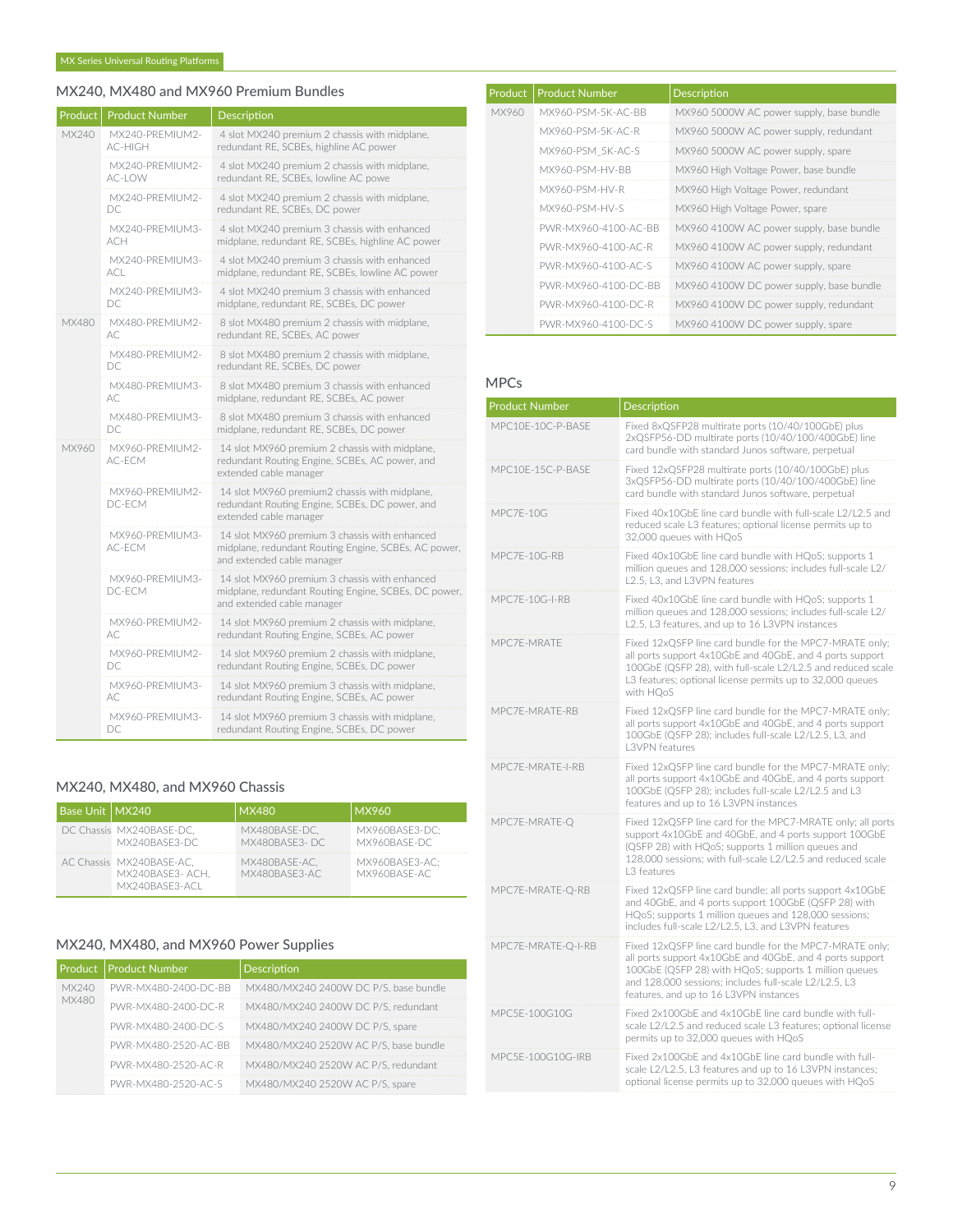| <b>Product Number</b> | <b>Description</b>                                                                                                                                                                                                                                                                                                         | <b>Product Number</b> | Description                                                                                                                                                                                                                                                                                                                   |  |
|-----------------------|----------------------------------------------------------------------------------------------------------------------------------------------------------------------------------------------------------------------------------------------------------------------------------------------------------------------------|-----------------------|-------------------------------------------------------------------------------------------------------------------------------------------------------------------------------------------------------------------------------------------------------------------------------------------------------------------------------|--|
| MPC5E-100G10G-RB      | Fixed 2x100GbE and 4x10GbE line card bundle with full-<br>scale L2/L2.5, L3, and L3VPN features; optional license<br>permits up to 32,000 queues with HQoS                                                                                                                                                                 | MPC3E-3D-NG           | Next-generation MPC3E with upgraded CPU and memory;<br>offers full feature parity with MPC1E, MPC2E, and MPC3E:<br>includes full-scale L2/L2.5 and reduced scale L3 features:<br>flexible queuing option enables HQoS support with up to<br>32,000 total queues; supports all MICs supported by MPC1E,<br>MPC2E, and MPC3E    |  |
| MPC5E-40G10G          | Fixed 6x40GbE or 24x10GbE line card bundle with full-scale<br>L2/L2.5 and reduced scale L3 features; optional license<br>permits up to 32,000 queues with HQoS                                                                                                                                                             |                       |                                                                                                                                                                                                                                                                                                                               |  |
| MPC5E-40G10G-IRB      | Fixed 6x40GbE or 24x10GbE line card bundle with full-scale<br>L2/L2.5, L3 features and up to 16 L3VPN instances; optional<br>license permits up to 32,000 queues with HQoS                                                                                                                                                 | MPC3E-3D-NG-IR-B      | Next-generation MPC3E line card bundle with upgraded CPU<br>and memory; offers full feature parity with the MPC1E,<br>MPC2E, and MPC3E; includes full-scale L2/L2.5 and L3<br>features and up to 16 L3VPNs per MPC; flexible queuing                                                                                          |  |
| MPC5E-40G10G-RB       | Fixed 6x40GbE or 24x10GbE line card bundle with full-scale<br>L2/L2.5, L3, and L3VPN features; optional license permits up<br>to 32,000 queues with HQoS                                                                                                                                                                   |                       | option enables HQoS support with up to 32,000 total<br>queues; supports all MICs supported by the MPC1E, MPC2E,<br>and MPC3E                                                                                                                                                                                                  |  |
| MPC5EQ-100G10G        | Fixed 2x100GbE and 4x10GbE line card bundle with HOoS:<br>supports 1 million queues and 128,000 sessions; includes full-<br>scale L2/L2.5 and reduced scale L3 features                                                                                                                                                    | MPC3F-3D-NG-R-B       | Next-generation MPC3E line card bundle with upgraded CPU<br>and memory; offers full feature parity with the MPC1E,<br>MPC2E, and MPC3E; includes full-scale L2/L2.5, L3, and<br>L3VPN features; flexible queuing option enables HQoS                                                                                          |  |
| MPC5EQ-100G10G-IRB    | Fixed 2x100GbE and 4x10GbE line card bundle with HQoS;<br>supports 1 million queues and 128,000 sessions; includes full-<br>scale L2/L2.5, L3 features, and up to 16 L3VPN instances                                                                                                                                       |                       | support with up to 32,000 total queues; supports all MICs<br>supported by the MPC1E, MPC2E, and MPC3E                                                                                                                                                                                                                         |  |
| MPC5EQ-100G10G-RB     | Fixed 2x100GbE and 4x10GbE line card bundle with HQoS;<br>supports 1 million queues and 128,000 sessions: includes full-<br>scale L2/L2.5, L3, and L3VPN features                                                                                                                                                          | MPC3E-3D-NG-Q         | Next-generation MPC3E with upgraded CPU and memory;<br>offers full feature parity with the MPC1E, MPC2E, and<br>MPC3E; includes full-scale L2/L2.5 features, reduced scale L3<br>features, and HQoS with up to 512,000 queues per slot;<br>supports all MICs supported by the MPC1E, MPC2E, and                               |  |
| MPC5EQ-40G10G         | Fixed 6x40GbE or 24x10GbE line card bundle with HQoS;<br>supports 1 million queues and 128,000 sessions; includes full-<br>scale L2/L2.5 and reduced scale L3 features                                                                                                                                                     | MPC3E-3D-NG-Q-IR-B    | MPC3E<br>Next-generation MPC3E line card bundle with upgraded CPU                                                                                                                                                                                                                                                             |  |
| MPC5EQ-40G10G-IRB     | Fixed 6x40GbE or 24x10GbE line card bundle with HQoS;<br>supports 1 million queues and 128,000 sessions; includes full-<br>scale L2/L2.5, L3 features, and up to 16 L3VPN instances                                                                                                                                        |                       | and memory; offers full feature parity with the MPC1E,<br>MPC2E, and MPC3E; includes full-scale L2/L2.5, L3, and up<br>to 16 L3VPN features, and HQoS with up to 512,000 queues<br>per slot; supports all MICs supported by the MPC1E, MPC2E,                                                                                 |  |
| MPC5EQ-40G10G-RB      | Fixed 6x40GbE or 24x10GbE line card bundle with HQoS;<br>supports 1 million queues and 128,000 sessions; includes full-<br>MPC3E-3D-NG-Q-R-B<br>scale L2/L2.5, L3, and L3VPN features                                                                                                                                      |                       | and MPC3E<br>Next-generation MPC3E line card bundle with upgraded CPU                                                                                                                                                                                                                                                         |  |
| MPC4E-3D-2GE          | Fixed 2x100GbE and 8x10GbE line card bundle with full-<br>scale L2/L2.5 and reduced scale L3 feature                                                                                                                                                                                                                       |                       | and memory; offers full feature parity with the MPC1E,<br>MPC2E, and MPC3E; includes full-scale L2/L2.5 features, L3<br>features, and HQoS with up to 512,000 queues per slot;<br>supports all MICs supported by the MPC1E, MPC2E, and<br>MPC3E                                                                               |  |
| MPC4E-3D-32XGE-SFPP   | Fixed 32x10GbE line card bundle with full-scale L2/L2.5 and<br>reduced scale L3 features                                                                                                                                                                                                                                   |                       |                                                                                                                                                                                                                                                                                                                               |  |
|                       | MPC4E-3D-2CGE-8XGE-IRB Fixed 2x100GbE and 8x10GbE line card bundle with full-                                                                                                                                                                                                                                              | MPC-3D-16XGE-SFPP     | Fixed 16x10GbE line card bundle with L2.5 features                                                                                                                                                                                                                                                                            |  |
| MPC4E-3D-32XGE-IRB    | scale L2/L2.5, L3 features; up to 16 L3VPNs per MPC<br>Fixed 32x10GbE SFPP line card bundle with full-scale L2/                                                                                                                                                                                                            | MPC-3D-16XGE-SFPP-R-B | Fixed 16x10GbE line card bundle with full-scale L2/L2.5 and<br>L3 features                                                                                                                                                                                                                                                    |  |
| MPC4E-3D-2CGE8XGE-RB  | L2.5, L3 features; up to 16 L3VPNs per MPC<br>Fixed 2x100GbE and 8x10GbE line card bundle with full-<br>scale L2/L2.5, L3, and L3VPN features                                                                                                                                                                              | MPC2E-3D-NG           | Next-generation MPC2E with upgraded CPU and memory;<br>offers full feature parity with the MPC1E, MPC2E, and<br>MPC3E; includes full-scale L2/L2.5 and reduced scale L3<br>features; flexible queuing option enables HQoS support with<br>up to 32,000 total queues; supports all MICs supported by<br>MPC1E and MPC2E        |  |
| MPC4E-3D-32XGE-RB     | Fixed 32XGbE small form-factor pluggable transceiver (SFP)<br>line card bundle with full-scale L2/L2.5, L3, and L3VPN                                                                                                                                                                                                      |                       |                                                                                                                                                                                                                                                                                                                               |  |
| MX-MPC3E-3D           | features<br>MPC3 with support for 100GbE, 40GbE, and 10GbE<br>interfaces, L2.5 features, optics sold separately                                                                                                                                                                                                            | MPC2E-3D-NG-IR-B      | Next-generation MPC2E line card bundle with upgraded CPU<br>and memory; offers full feature parity with MPC1E, MPC2E,<br>and MPC3E; includes full-scale L2/L2.5, L3 features, and up                                                                                                                                          |  |
| MX-MPC3E-3D-R-B       | MPC3E with support for 100GbE, 40GbE, and 10GbE<br>interfaces; includes full-scale L2, L3, L3VPN features; optics<br>sold separately                                                                                                                                                                                       |                       | to 16 L3VPNs per MPC; flexible queuing option enables<br>HQoS support with up to 32,000 total queues; supports all<br>MICs supported by MPC1E and MPC2E                                                                                                                                                                       |  |
| MPC3E-3D-NG           | Next-generation MPC3E with upgraded CPU and memory;<br>offers full feature parity with MPC1E, MPC2E, and MPC3E;<br>includes full-scale L2/L2.5 and reduced scale L3 features;<br>flexible queuing option enables HQoS support with up to<br>32,000 total queues; supports all MICs supported by MPC1E,<br>MPC2E, and MPC3E | MPC2E-3D-NG-R-B       | Next-generation MPC2E line card bundle with upgraded CPU<br>and memory; offers full feature parity with MPC1E, MPC2E,<br>and MPC3E; includes full-scale L2/L2.5, L3, and L3VPN<br>features; flexible queuing option enables HQoS support with<br>up to 32,000 total queues; supports all MICs supported by<br>MPC1E and MPC2E |  |
| MPC3E-3D-NG-IR-B      | Next-generation MPC3E line card bundle with upgraded CPU<br>and memory; offers full feature parity with the MPC1E,<br>MPC2E, and MPC3E; includes full-scale L2/L2.5 and L3<br>features and up to 16 L3VPNs per MPC; flexible queuing<br>option enables HQoS support with up to 32,000 total                                | MPC2E-3D-NG-Q         | Next-generation MPC2E with upgraded CPU and memory;<br>offers full feature parity with MPC1E, MPC2E, and MPC3E;<br>includes full-scale L2/L2.5, reduced scale L3 features, and<br>HQoS with up to 512,000 queues per slot; supports all MICs<br>supported by MPC1E and MPC2E                                                  |  |
| MX-MPC3E-3D-R-B       | queues; supports all MICs supported by the MPC1E, MPC2E,<br>and MPC3E<br>MPC3E with support for 100GbE, 40GbE, and 10GbE                                                                                                                                                                                                   | MPC2E-3D-NG-Q-IR-B    | Next-generation MPC2E line card bundle with upgraded CPU<br>and memory; offers full feature parity with MPC1E, MPC2E,<br>and MPC3E; includes full-scale L2/L2.5, L3, and up to 16<br>L3VPN features, and HQoS with up to 512,000 queues per                                                                                   |  |
|                       | interfaces; includes full-scale L2, L3, L3VPN features; optics<br>sold separately                                                                                                                                                                                                                                          | MPC2E-3D-NG-R-B       | slot; supports all MICs supported by MPC1E and MPC2E<br>Next-generation MPC2E line card bundle with upgraded CPU<br>and memory; offers full feature parity with MPC1E, MPC2E,<br>and MPC3E; includes full-scale L2/L2.5, L3, and L3VPN                                                                                        |  |

up to 32,000 total queues; supports all MICs supported by MPC1E and MPC2E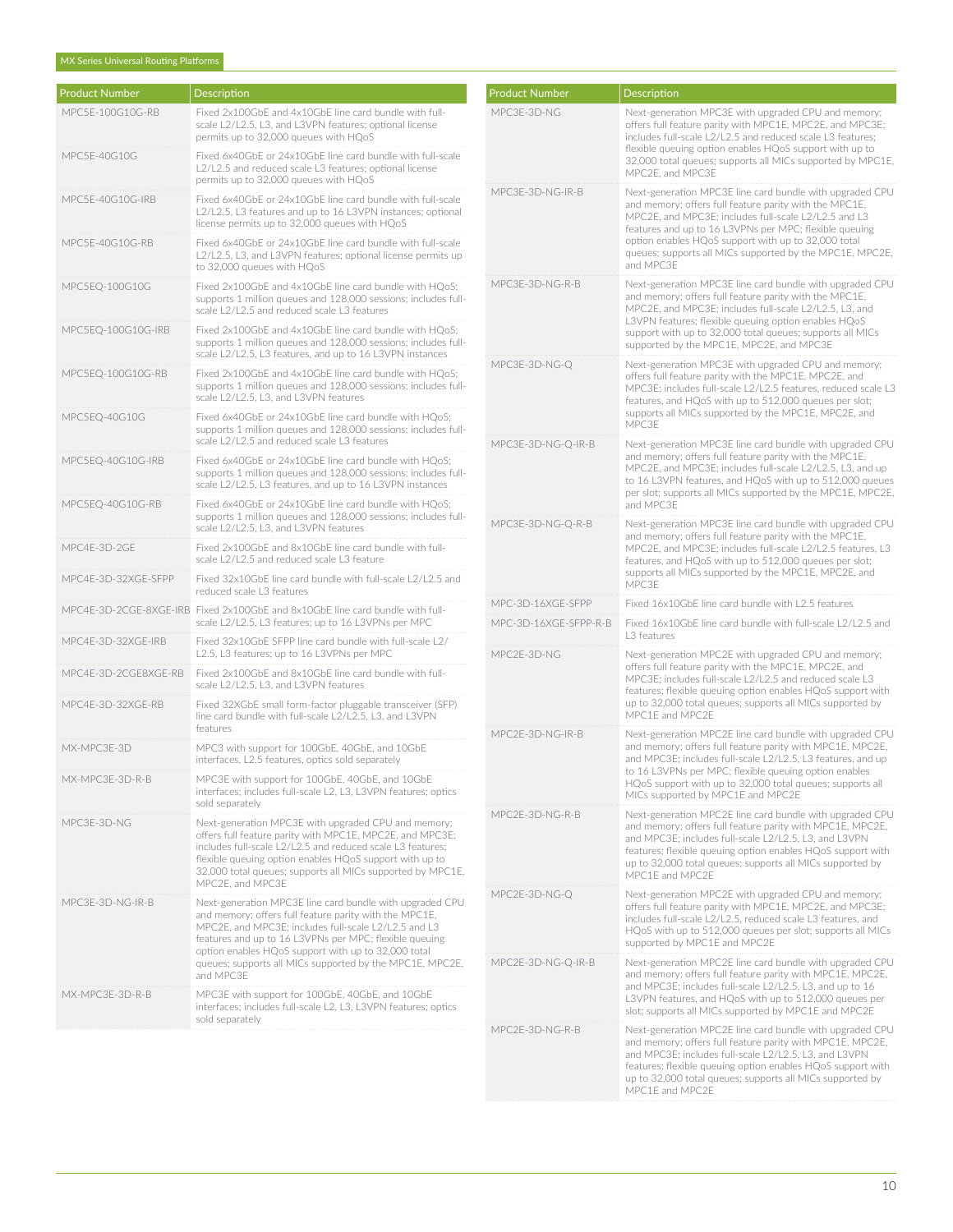| <b>Product Number</b> | <b>Description</b>                                                                                                                                                                                                                                                                              |
|-----------------------|-------------------------------------------------------------------------------------------------------------------------------------------------------------------------------------------------------------------------------------------------------------------------------------------------|
| MPC2E-3D-NG-O         | Next-generation MPC2E with upgraded CPU and memory;                                                                                                                                                                                                                                             |
|                       | offers full feature parity with MPC1E, MPC2E, and MPC3E;<br>includes full-scale L2/L2.5, reduced scale L3 features, and<br>HQoS with up to 512,000 queues per slot; supports all MICs<br>supported by MPC1E and MPC2E                                                                           |
| MPC2E-3D-NG-Q-IR-B    | Next-generation MPC2E line card bundle with upgraded CPU<br>and memory; offers full feature parity with MPC1E, MPC2E,<br>and MPC3E; includes full-scale L2/L2.5, L3, up to 16 L3VPN<br>features, and HQoS with up to 512,000 queues per slot;<br>supports all MICs supported by MPC1E and MPC2E |
| MPC2E-3D-NG-Q-R-B     | Next-generation MPC2E line card bundle with upgraded CPU<br>and memory; offers full feature parity with MPC1E, MPC2E,<br>and MPC3E; includes full-scale L2/L2.5, L3 features, and<br>HQoS with up to 512,000 queues per slot; supports all MICs<br>supported by MPC1E and MPC2E                 |
| MX-MPC2-3D            | MPC2 with port queuing; includes full-scale L2/L2.5 and<br>reduced scale L3 features                                                                                                                                                                                                            |
| MX-MPC2-3D-EQ         | MPC2 line card bundle with per-IFL HQoS, 512,000 queues;<br>includes full-scale L2/L2.5 and reduced scale L3 features                                                                                                                                                                           |
| MX-MPC2-3D-EQ-R-B     | MPC2 line card bundle with per-IFL HQoS, 512,000 queues;<br>includes full-scale L3, L2, and L2.5 features                                                                                                                                                                                       |
| MX-MPC2-3D-Q          | MPC2 line card bundle with per-IFL HQoS, 256,000 queues<br>(max 128,000 egress); includes full-scale L2/L2.5 and reduced<br>scale L3 features                                                                                                                                                   |
| MX-MPC2-3D-Q-R-B      | MPC2 line card bundle; includes full-scale L3, L2, and L2.5<br>features                                                                                                                                                                                                                         |
| MX-MPC2-3D-R-B        | MPC2 line card bundle; includes full-scale L3, L2, and L2.5<br>features                                                                                                                                                                                                                         |
| MX-MPC2F-3D-R-B       | Enhanced MPC2 line card bundle; includes full-scale L3, L2,<br>and L2.5 features                                                                                                                                                                                                                |
| MX-MPC2E-3D           | Enhanced MPC2 with port queuing; includes full-scale L2/<br>L2.5 and reduced scale L3 features                                                                                                                                                                                                  |
| MX-MPC2E-3D-EQ        | Enhanced MPC2 with per-IFL HQoS, 512,000 queues;<br>includes full-scale L2/L2.5 and reduced scale L3 features                                                                                                                                                                                   |
| MX-MPC2E-3D-EQ-R-B    | Enhanced MPC2 line card bundle; includes full-scale L3, L2,<br>and L2.5 features                                                                                                                                                                                                                |
| MX-MPC2E-3D-P         | Enhanced MPC2 with 1588v2, port queuing; includes full-<br>scale L2/L2.5 and reduced scale L3 features                                                                                                                                                                                          |
| MX-MPC2E-3D-P-Q-B     | Enhanced MPC2 line card bundle; includes 1588v2, per-IFL<br>HQoS, 256,000 queues (maximum 128,000 egress), full-scale<br>L2/L2.5 and reduced scale L3 features                                                                                                                                  |
| MX-MPC2E-3D-P         | Enhanced MPC2 with 1588v2, port queuing; includes full-<br>scale L2/L2.5 and reduced scale L3 features                                                                                                                                                                                          |
| MX-MPC2E-3D-P-Q-B     | Enhanced MPC2 line card bundle; includes 1588v2, per-IFL<br>HQoS, 256,000 queues (maximum 128,000 egress), full-scale<br>2/L2.5 and reduced scale L3 features                                                                                                                                   |
| MX-MPC2E-3D-Q         | Enhanced MPC2 line card bundle; includes per-IFL HQoS,<br>256,000 queues (maximum 128,000 egress); includes full-<br>scale L2/L2.5 and reduced scale L3 features                                                                                                                                |
| MX-MPC2E-3D-Q-R-B     | Enhanced MPC2E line card bundle; includes per-IFL HQoS,<br>256,000 queues (maximum 128,000 egress); includes full-<br>scale L3, L2, and L2.5 features                                                                                                                                           |
| MX-MPC1-3D            | MPC1 with port queuing; includes full-scale L2/L2.5 and<br>reduced scale L3 features                                                                                                                                                                                                            |
| MX-MPC1-3D-Q          | MPC1 with per-IFL HQoS, 128,000 queues (maximum<br>64,000 egress); includes full-scale L2/L2.5 and reduced scale<br>L3 features                                                                                                                                                                 |
| MX-MPC1-3D-Q-R-B      | MPC1 line card bundle; includes full-scale L3, L2, and L2.5<br>features                                                                                                                                                                                                                         |
| MX-MPC1-3D-R-B        | MPC1 line card bundle; includes full-scale L3, L2, and L2.5<br>features                                                                                                                                                                                                                         |
| MX-MPC1E-3D           | Enhanced MPC1 with port queuing; includes full-scale L2/<br>L2.5 and reduced scale L3 features                                                                                                                                                                                                  |
| MX-MPC1E-3D-Q         | Enhanced MPC1 with per-IFL HQoS, 128,000 queues<br>(maximum 64,000 egress); includes full-scale L2/L2.5 and<br>reduced scale L3 features                                                                                                                                                        |

| <b>Product Number</b> | Description                                                                                                                                                                                                                               |
|-----------------------|-------------------------------------------------------------------------------------------------------------------------------------------------------------------------------------------------------------------------------------------|
| MX-MPC1E-3D-O-R-B     | Enhanced MPC1 with per-IFL HOoS, 128,000 queues<br>(maximum 64.000 egress) line card bundle: includes full-scale<br>L3. L2. and L2.5 features                                                                                             |
| MX-MPC1F-3D-R-B       | Enhanced MPC1 line card bundle: includes full-scale L3, L2.<br>and 12.5 features                                                                                                                                                          |
| MS-MPC-128            | Multiservices MPC supports a variety of optionally licensed<br>applications, including stateful firewall, carrier-grade NAT,<br>IPsec, and deep packet inspection (DPI; each purchased<br>separately                                      |
| MX-SPC3               | Security services card supports a variety of optionally licensed<br>applications, including stateful firewall, carrier-grade NAT,<br>IPsec, deep packet inspection (DPI), IDS, traffic load balancing,<br>Web filtering, and DNS sinkhole |

# Modular Interface Cards

| <b>Product Number</b>  | <b>Description</b>                                                                                                                                                                                      |
|------------------------|---------------------------------------------------------------------------------------------------------------------------------------------------------------------------------------------------------|
| MIC3-3D-10XGF-SFPP     | MIC with 10x10GbE small form-factor pluggable plus<br>transceiver (SFP+) interface; optics sold separately                                                                                              |
| MIC3-3D-1X100GF-CFP    | MIC with 1x100GbE C form-factor pluggable transceiver<br>(CFP) interface; optics sold separately                                                                                                        |
| MIC3-3D-1X100GF-CXP    | MIC with 1x100GbE 100-gigabit small form-factor pluggable<br>transceiver (CXP) interface; optics sold separately                                                                                        |
| MIC3-100G-DWDM         | MIC with 1x100GbE OTU4 dense wavelength-division<br>multiplexing (DWDM) PIC, DP-OPSK, full C-band tunable,<br>GFEC, HGFEC, SDFEC; requires MPC3E or MPC3E-NG;<br>optics sold separately                 |
| MIC3-3D-2X40GE-QSFPP   | MIC with 2x40GbE quad small form-factor pluggable plus<br>transceiver (QSFP+) interface; optics sold separately                                                                                         |
| MIC-3D-1CHOC48         | 1 port channelized OC48/channelized STM16 (down to<br>DS0) MIC                                                                                                                                          |
| MIC-3D-10C192-XFP      | 1 port OC192/STM64 MIC                                                                                                                                                                                  |
| MIC-3D-20GF-SFP        | 20x10/100/1000 MIC for MX Series; requires optics sold<br>separately                                                                                                                                    |
| MIC-3D-2XGF-XFP        | 2x10GbE MIC for MX Series; requires optics sold separately                                                                                                                                              |
| MIC-3D-40GE-TX         | 40x10/100/1000 RJ-45 full height MIC (fixed optics)                                                                                                                                                     |
| MIC-3D-4CHOC3-2CHOC12  | 4 port channelized OC3/2 port channelized OC12 (down to<br>DS0) MIC                                                                                                                                     |
| MIC-3D-4COC3-1COC12-CE | Multi-rate circuit emulation MIC; 4 port channelized OC3/<br>STM1 (to DS0) or 1 port channelized OC12/STM4 (to DS0)                                                                                     |
| MIC-MACSEC-20GE        | 2x10GbE/20x10GbE MACsec MIC for MX104/ MX240/<br>MX480/MX960, supports both 128b AES and 256b AES<br>MACsec                                                                                             |
| MS-MIC-16              | Multiservices MIC supports a variety of optionally licensed<br>applications, including stateful firewall, carrier-grade NAT,<br>IPsec, and deep packet inspection (DPI); ; each purchased<br>separately |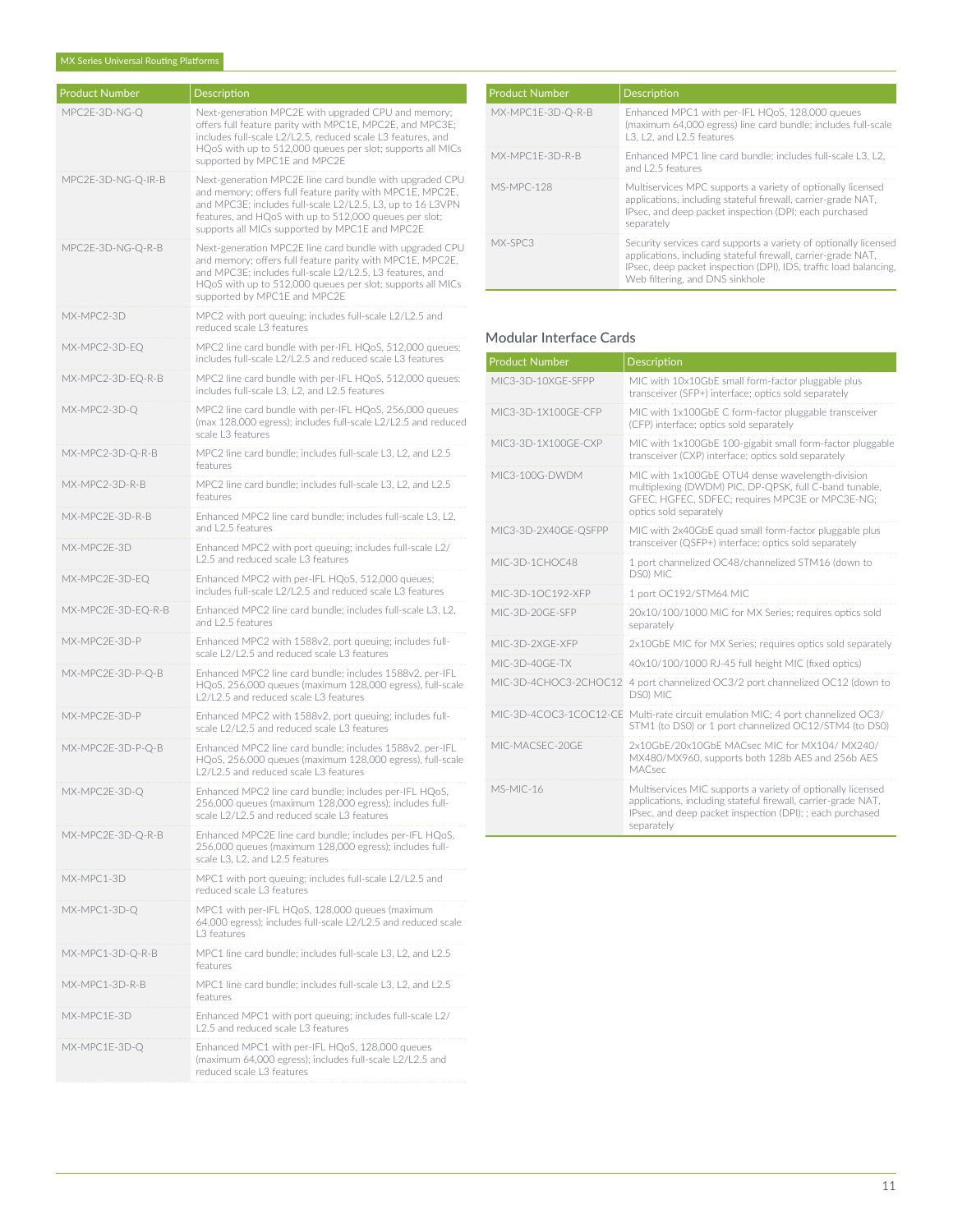#### Routing Engines

| <b>Product Number</b>  | Description                                                                      |
|------------------------|----------------------------------------------------------------------------------|
| RF-S-X6-64G-BB         | 6 Core 2.0 GHz CPU and 64 GB memory, base bundle                                 |
| RE-S-X6-64G-S          | 6 Core 2.0 GHz CPU and 64 GB memory, spare                                       |
| RE-S-X6-64G-R          | 6 Core 2.0 GHz CPU and 64 GB memory, redundant RE                                |
| RE-S-X6-64G-LT-S       | 6 Core 2.0 GHz CPU with 64 GB memory, limited encryption<br>version, spare       |
| RF-S-X6-64G-IT-BB      | 6 Core 2.0 GHz CPU with 64 GB memory, limited encryption<br>version, base bundle |
| RE-S-X6-64G-LT-R       | 6 Core 2.0 GHz CPU with 64 GB memory, limited encryption<br>version, redundant   |
| RE-S-X6-128G-S-BB      | 6 Core 2.0 GHz CPU with 128 GB memory, base bundle                               |
| RE-S-X6-128G-S-S       | 6 Core 2.0 GHz CPU with 128 GB memory, spare                                     |
| RE-S-X6-128G-S-R       | 6 Core 2.0 GHz CPU with 128 GB memory, redundant                                 |
| RF-S-1300-2048-BB      | 1.3 GHz CPU and 2 GB memory, base bundle                                         |
| RE-S-2000-4096-UPG-BB  | 2 GHz CPU and 4 GB memory, base bundle                                           |
| RE-S-1300-2048-R       | 1.3 GHz CPU and 2 GB memory, redundant                                           |
| RE-S-2000-4096-R       | 2 GHz CPU and 4 GB memory, redundant                                             |
| RE-S-1800X2-8G-R       | Dual-core 1.8 GHz CPU and 8 GB memory, redundant                                 |
| RE-S-1800X2-16G-R      | Dual-core 1.8 GHz CPU and 16 GB memory, redundant                                |
| RE-S-1800X4-8G-R       | Quad-core 1.8 GHz CPU and 8 GB memory, redundant                                 |
| RE-S-1800X4-16G-R      | Quad-core 1.8 GHz CPU and 16 GB memory, redundant                                |
| RF-S-1800X2-8G-UPG-BB  | Dual-core 1.8 GHz CPU and 8 GB memory, upgrade for base<br>bundle                |
| RF-S-1800X2-16G-UPG-BB | Dual-core 1.8 GHz CPU and 16 GB memory, upgrade for base<br>bundle               |
| RE-S-1800X4-8G-UPG-BB  | Quad-core 1.8 GHz CPU and 8 GB memory, upgrade for base<br>bundle                |
| RE-S-1800X4-16G-UPG-BB | Quad-core 1.8 GHz CPU and 16 GB memory, upgrade for<br>base bundle               |
| RE-S-1800X4-32G-BB     | Quad core 1.8GHz CPU with 32 GB memory, base bundle                              |
| RE-S-1800X4-32G-R      | Quad core 1.8GHz CPU with 32 GB memory, redundant                                |
| RE-S-1800X4-32G-S      | Quad core 1.8GHz CPU with 32 GB memory, spare                                    |
| RE-S-1800X4-32G-UB     | Quad core 1.8GHz CPU with 32 GB memory, upgrade for<br>base bundle               |
| RE-S-1800X4-32G-WS     | Quad core 1.8GHz CPU with 32 GB memory, worldwide<br>version                     |

#### Switch Control Board

|  | <b>Product Number Description</b> |                                                                  |
|--|-----------------------------------|------------------------------------------------------------------|
|  |                                   | SCB-MX960-BB SCB for MX240, MX480, and MX960                     |
|  | SCBF-MX-BB                        | Enhanced Switch Control Board (SCBE) for MX240, MX480, and MX960 |
|  | SCBF2-MX-BB                       | SCBE for MX240, MX480, and MX960                                 |
|  | SCRE3-MX-RR                       | 1.5 T fabric card for MX240, MX480, and MX960                    |

# Broadband Network Gateway (BNG) Licensing Subscriber Access Feature Pack Licenses

One Subscriber Access (SA) license is required per chassis, and provides:

- Per-subscriber RADIUS accounting (time- and volume-based)
- RADIUS-based authentication and authorization
- Subscriber configuration via client profiles at subscriber login
- RADIUS and/or SDX-based address (pool) management
- Static and dynamic IP management
- Dynamic auto-sensed VLANs

| <b>Product Number   Description</b> |                                                                                                    |
|-------------------------------------|----------------------------------------------------------------------------------------------------|
| S-SA-FP2                            | Subscriber Access feature pack license for MX240, MX480, MX960,<br>MX2010, and MX2020              |
| S-MX104-SA-FP                       | Subscriber Management feature pack license for MX104 including S-<br><b>LNS-IN feature license</b> |

Note: Using the MX150 as a BNG requires a vBNG license. Please refer to the vMX data sheet for more information

#### Subscriber Services Management Feature Pack Licenses

Subscriber Services Management licenses are optional additions to Subscriber Access licenses that offer:

- Per-service RADIUS accounting (time- and volume-based)
- Service profile activation/deactivation at subscriber login via RADIUS grants/access accepts (services activation/ deactivation VSAs); or change existing sessions via RADIUS COA/RID or Session and Resource Control (SRC)
- Parameterization of service profiles
- ANCP QoS adjustment based on sync rate via Access Node Control Protocol (ANCP)

| <b>Product Number   Description</b> |                                                                                                                                                                                                            |
|-------------------------------------|------------------------------------------------------------------------------------------------------------------------------------------------------------------------------------------------------------|
| S-SSM-FP                            | Subscriber Service Management feature pack license (RADIUS/SRC-<br>based service activation/deactivation); per-service accounting features<br>for subscribers, for MX240, MX480, MX960, MX2010, and MX2020 |
|                                     | S-MX104-SSM-FP Subscriber Service Management feature pack license (RADIUS/SRC-<br>based service activation/deactivation); per-service accounting features<br>for subscribers, for MX104                    |
| $S-SSP-FP$                          | Subscriber Traffic Lawful Intercept feature pack License, for MX104,<br>MX240, MX480, MX960, MX2010, and MX2020                                                                                            |
| S-BB-NASREO                         | Junos Broadband Policy Enforcement feature license for dynamic<br>subscriber authentication and authorization using NASREO, for MX104.<br>MX240, MX480, MX960, MX2010, and MX2020                          |

Additional Subscriber Services Management licenses are available to support Inline L2TP LNS Tunneling, Subscriber-Based Lawful Intercept, Virtual Chassis, and interface with policy management systems, as indicated in the table below.

| <b>Product Number   Description</b> |                                                                                                                                                            |
|-------------------------------------|------------------------------------------------------------------------------------------------------------------------------------------------------------|
| $S-BB-GX$                           | Junos Broadband Policy Enforcement feature license for PCRF<br>communications using 3GPP Gx and Gx+, for MX104, MX240, MX480,<br>MX960, MX2010, and MX2020 |
| $S-RR-GY$                           | Junos Broadband Policy Enforcement feature license for online charging<br>using 3GPP Gy interface, for MX104, MX240, MX480, MX960,<br>MX2010, and MX2020   |
| $S-1$ NS-IN                         | Software license for Inline L2TP LNS, for MX240, MX480, MX960,<br>MX2010, and MX2020                                                                       |
| $S-NCR$                             | Software license for single member of an MX Series Virtual Chassis                                                                                         |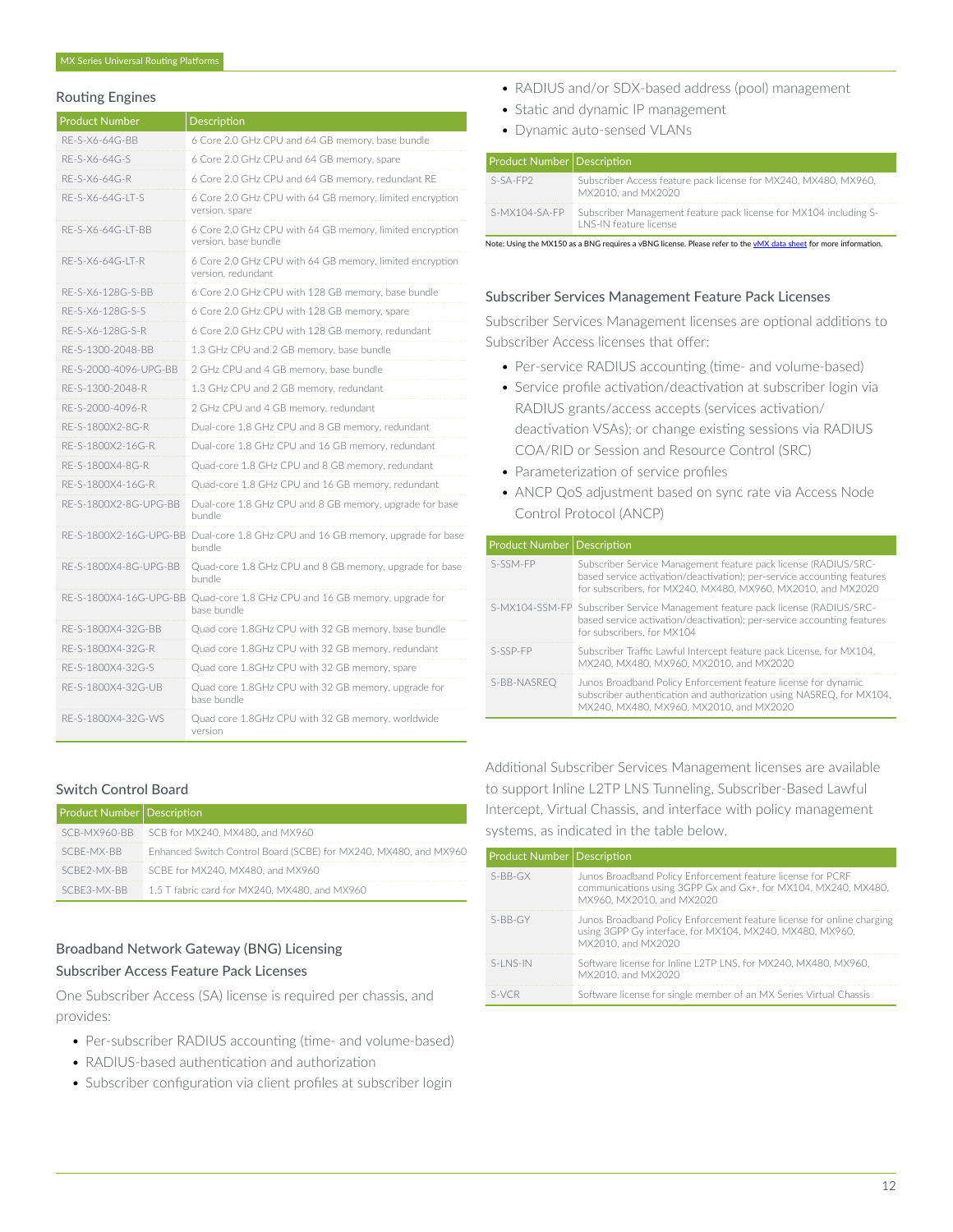### Subscriber Access Scale Licenses

These tiered licenses support from 4000 to 256,000 sessions and are bound to one chassis.

| <b>Product Number</b> | <b>Description</b>                                  |
|-----------------------|-----------------------------------------------------|
| $S-SA-4K$             | Subscriber scale license, up to 4000 subscribers    |
| S-SA-8K               | Subscriber scale license, up to 8000 subscribers    |
| $S-SA-16K$            | Subscriber scale license, up to 16,000 subscribers  |
| $S-SA-32K$            | Subscriber scale license, up to 32,000 subscribers  |
| $S-SA-64K$            | Subscriber scale license, up to 64,000 subscribers  |
| $S-SA-128K$           | Subscriber scale license, up to 128,000 subscribers |
| $S-SA-25AK$           | Subscriber scale license, up to 256,000 subscribers |

# Subscriber Access Scale Upgrade Licenses

These tiered licenses support from 4000 to 256,000 sessions and are bound to one chassis.

| <b>Product Number</b> | Description                                                   |
|-----------------------|---------------------------------------------------------------|
| $S-SA-UP-RK$          | Subscriber scale upgrade, from 4000 to 8000 subscribers       |
| $S-SA-UP-16K$         | Subscriber scale upgrade, from 8000 to 16,000 subscribers     |
| $S-SA-UP-32K$         | Subscriber scale upgrade, from 16,000 to 32,000 subscribers   |
| $S-SA-UP-64K$         | Subscriber scale upgrade, from 32,000 to 64,000 subscribers   |
| $S-SA-UP-96K$         | Subscriber scale upgrade, from 64,000 to 96,000 subscribers   |
| $S-SA-UP-128K$        | Subscriber scale upgrade, from 96,0000 to 128,000 subscribers |
| $S-SA-UP-25AK$        | Subscriber scale upgrade, from 128,000 to 256,000 subscribers |

#### Flex Licensing

#### MX204

| <b>Product Number</b> | <b>Description</b>                                                                                                                                                                    |
|-----------------------|---------------------------------------------------------------------------------------------------------------------------------------------------------------------------------------|
| <b>Base Hardware</b>  |                                                                                                                                                                                       |
| MX204-HW-BASE         | MX204-HW-BASE integrated SKU with base hardware and standard<br>Junos software, perpetual                                                                                             |
| Software              |                                                                                                                                                                                       |
|                       | S-MX-4C-A1-C1-1 <sup>*</sup> MX Series Advanced software feature subscription license for 1-year<br>term; 4x100GbE software support included; valid for subscription<br>renewals only |
| $S-MX-4C-A1-C1-3$     | MX Series Advanced software feature subscription license for 3-year<br>term; 4x100GbE software support included                                                                       |
| $S-MX-4C-A1-C1-5$     | MX Series Advanced software feature subscription license for 5-year<br>term; 4x100GbE software support included                                                                       |
| $S-MX-4C-A1-C1-P$     | MX Series Advanced software feature perpetual license; 4x100GbE;<br>software support not included                                                                                     |
|                       | S-MX-4C-P1-C1-1* MX Series Premium software feature subscription license for 1-year<br>term; 4x100GbE software support included; valid for subscription<br>renewals only              |
| S-MX-4C-P1-C1-3       | MX Series Premium software feature subscription license for 3-year<br>term; 4x100GbE software support included                                                                        |
| S-MX-4C-P1-C1-5       | MX Series Premium software feature subscription license for 5-year<br>term; 4x100GbE software support included                                                                        |
| $S-MX-4C- P1-C1-P$    | MX Series Premium software feature perpetual license; 4x100GbE;<br>software support not included                                                                                      |

#### MX240, MX480, MX960

| <b>Product Number</b>    | Description                                                                                                                                                                          |
|--------------------------|--------------------------------------------------------------------------------------------------------------------------------------------------------------------------------------|
| MPC10E-10C Base Hardware |                                                                                                                                                                                      |
|                          | MPC10E-10C-P-BASE Fixed 8xQSFP28 multirate ports (10/40/100GbE) plus 2xQSFP56-<br>DD multirate ports (10/40/100/400GbE) line card bundle with<br>standard Junos software, perpetual  |
| MPC10E-10C Software      |                                                                                                                                                                                      |
| S-MX-10C-A1-1*           | MX Series Advanced software feature subscription license for 1-year<br>term; 10x100GbE software support included; valid for subscription<br>renewals only                            |
| $S-MX-10C-A1-3$          | MX Series Advanced software feature subscription license for 3-year<br>term; 10x100GbE software support included                                                                     |
| S-MX-10C-A1-5            | MX Series Advanced software feature subscription license for 5-year<br>term: 10x100GbE software support included                                                                     |
| $S-MX-1OC-A1-P$          | MX Series Premium software feature perpetual license; 10<br>x100GbE; software support not included                                                                                   |
| S-MX-10C-P1-1*           | MX Series Premium software feature subscription license for 1-year<br>term; 10x100GbE software support included; valid for subscription<br>renewals only                             |
| S-MX-10C-P1-3            | MX Series Premium software feature subscription license for 3-year<br>term; 10x100GbE software support included                                                                      |
| S-MX-10C-P1-5            | MX Series Premium software feature subscription license for 5-year<br>term; 10x100GbE software support included                                                                      |
| S-MX-10C-P1-P            | MX Series Premium software feature perpetual license; 10<br>x100GbE; software support not included                                                                                   |
| MPC10E-15C Base Hardware |                                                                                                                                                                                      |
|                          | MPC10E-15C-P-BASE Fixed 12xQSFP28 multirate ports (10/40/100GbE) plus 3xQSFP56-<br>DD multirate ports (10/40/100/400GbE) line card bundle with<br>standard Junos software, perpetual |
| MPC10E-15C Software      |                                                                                                                                                                                      |
| S-MX-15C-A1-1*           | MX Series Advanced software feature subscription license for 1-year<br>term; 15x100GbE software support included; valid for subscription<br>renewals only                            |
| S-MX-15C-A1-3            | MX Series Advanced software feature subscription license for 3-year<br>term; 15x100GbE software support included                                                                     |
| S-MX-15C-A1-5            | MX Series Advanced software feature subscription license for 5-year<br>term; 15x100GbE software support included                                                                     |
| S-MX-15C-A1-P            | MX Series Premium software feature perpetual license; 15<br>x100GbE; software support not included                                                                                   |
| S-MX-15C-P1-1*           | MX Series Premium software feature subscription license for 1-year<br>term; 15x100GbE software support included; valid for subscription<br>renewals only                             |
| S-MX-15C-P1-3            | MX Series Premium software feature subscription license for 3-year<br>term; 15x100GbE; software support included                                                                     |
| S-MX-15C-P1-5            | MX Series Premium software feature subscription license for 5-year<br>term; 15x100GbE software support included                                                                      |
| S-MX-15C-P1-P            | MX Series Premium software feature perpetual license; 15<br>x100GbE; software support not included                                                                                   |

\*1-year term license for Advanced and Premium tier are renewal only

#### Junos OS

- USA: Junos OS
- Worldwide: Junos-WW